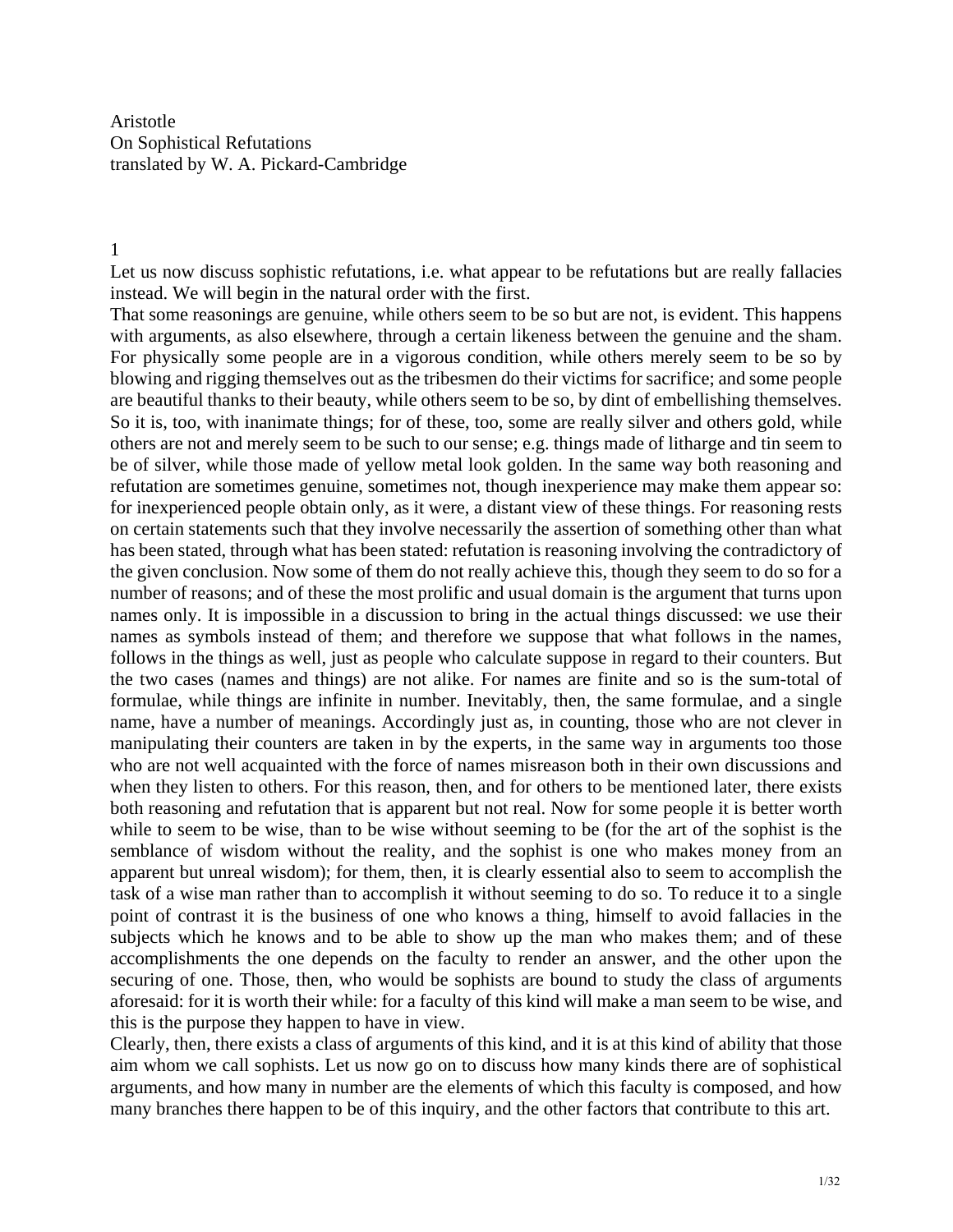Of arguments in dialogue form there are four classes:

Didactic, Dialectical, Examination-arguments, and Contentious arguments. Didactic arguments are those that reason from the principles appropriate to each subject and not from the opinions held by the answerer (for the learner should take things on trust): dialectical arguments are those that reason from premisses generally accepted, to the contradictory of a given thesis: examination-arguments are those that reason from premisses which are accepted by the answerer and which any one who pretends to possess knowledge of the subject is bound to know-in what manner, has been defined in another treatise: contentious arguments are those that reason or appear to reason to a conclusion from premisses that appear to be generally accepted but are not so. The subject, then, of demonstrative arguments has been discussed in the Analytics, while that of dialectic arguments and examination-arguments has been discussed elsewhere: let us now proceed to speak of the arguments used in competitions and contests.

# 3

2

First we must grasp the number of aims entertained by those who argue as competitors and rivals to the death. These are five in number, refutation, fallacy, paradox, solecism, and fifthly to reduce the opponent in the discussion to babbling – i.e. to constrain him to repeat himself a number of times: or it is to produce the appearance of each of these things without the reality. For they choose if possible plainly to refute the other party, or as the second best to show that he is committing some fallacy, or as a third best to lead him into paradox, or fourthly to reduce him to solecism, i.e. to make the answerer, in consequence of the argument, to use an ungrammatical expression; or, as a last resort, to make him repeat himself.

# 4

There are two styles of refutation: for some depend on the language used, while some are independent of language. Those ways of producing the false appearance of an argument which depend on language are six in number: they are ambiguity, amphiboly, combination, division of words, accent, form of expression. Of this we may assure ourselves both by induction, and by syllogistic proof based on this – and it may be on other assumptions as well – that this is the number of ways in which we might fall to mean the same thing by the same names or expressions. Arguments such as the following depend upon ambiguity. 'Those learn who know: for it is those who know their letters who learn the letters dictated to them'. For to 'learn' is ambiguous; it signifies both 'to understand' by the use of knowledge, and also 'to acquire knowledge'. Again, 'Evils are good: for what needs to be is good, and evils must needs be'. For 'what needs to be' has a double meaning: it means what is inevitable, as often is the case with evils, too (for evil of some kind is inevitable), while on the other hand we say of good things as well that they 'need to be'. Moreover, 'The same man is both seated and standing and he is both sick and in health: for it is he who stood up who is standing, and he who is recovering who is in health: but it is the seated man who stood up, and the sick man who was recovering'. For 'The sick man does so and so', or 'has so and so done to him' is not single in meaning: sometimes it means 'the man who is sick or is seated now', sometimes 'the man who was sick formerly'. Of course, the man who was recovering was the sick man, who really was sick at the time: but the man who is in health is not sick at the same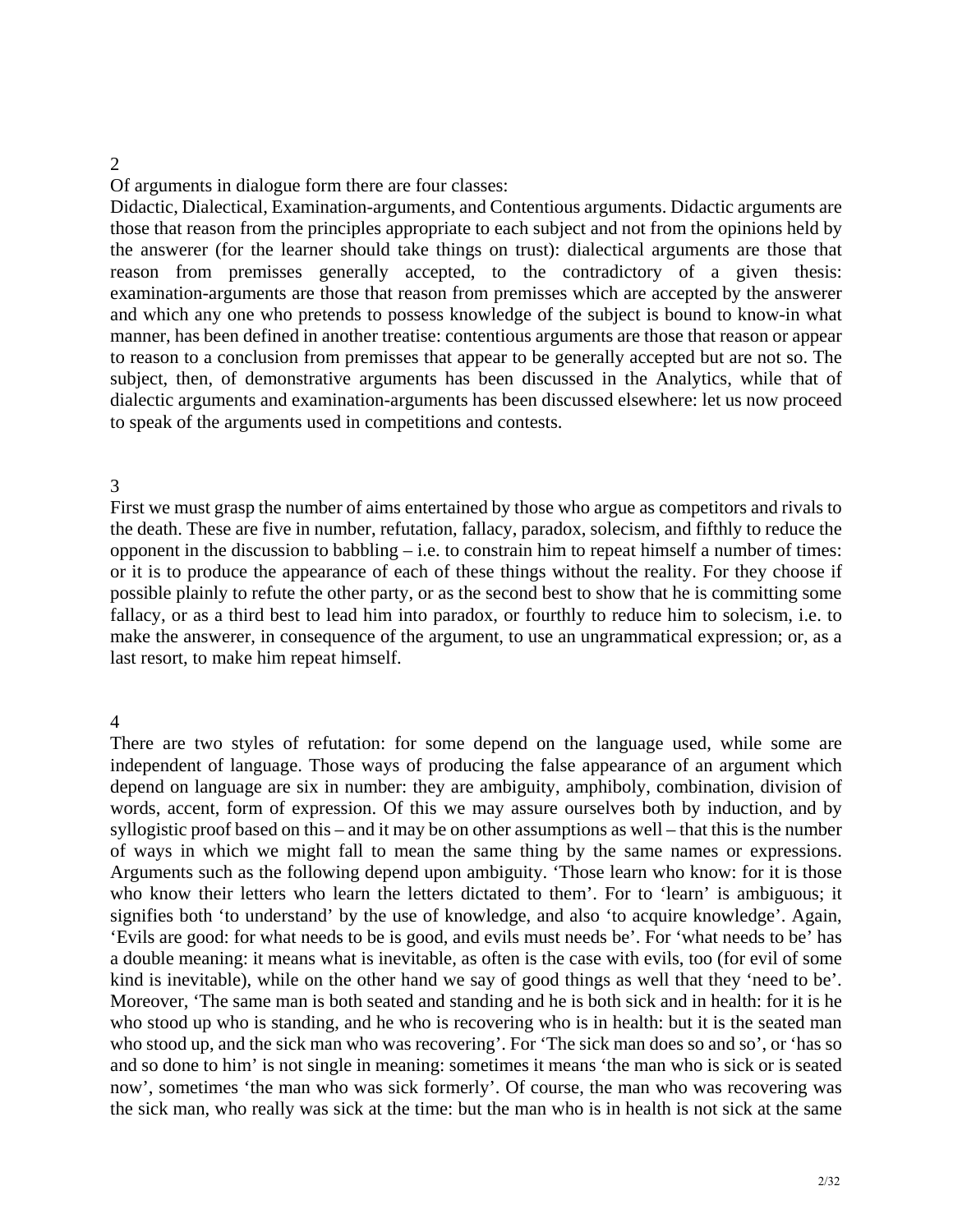time: he is 'the sick man' in the sense not that he is sick now, but that he was sick formerly. Examples such as the following depend upon amphiboly: 'I wish that you the enemy may capture'. Also the thesis, 'There must be knowledge of what one knows': for it is possible by this phrase to mean that knowledge belongs to both the knower and the known. Also, 'There must be sight of what one sees: one sees the pillar: ergo the pillar has sight'. Also, 'What you profess to-be, that you profess to-be: you profess a stone to-be: ergo you profess-to-be a stone'. Also, 'Speaking of the silent is possible': for 'speaking of the silent' also has a double meaning: it may mean that the speaker is silent or that the things of which he speaks are so. There are three varieties of these ambiguities and amphibolies: (1) When either the expression or the name has strictly more than one meaning, e.g. aetos and the 'dog'; (2) when by custom we use them so; (3) when words that have a simple sense taken alone have more than one meaning in combination; e.g. 'knowing letters'. For each word, both 'knowing' and 'letters', possibly has a single meaning: but both together have more than one – either that the letters themselves have knowledge or that someone else has it of them.

Amphiboly and ambiguity, then, depend on these modes of speech. Upon the combination of words there depend instances such as the following: 'A man can walk while sitting, and can write while not writing'. For the meaning is not the same if one divides the words and if one combines them in saying that 'it is possible to walk-while-sitting' and write while not writing. The same applies to the latter phrase, too, if one combines the words 'to write-while-not-writing': for then it means that he has the power to write and not to write at once; whereas if one does not combine them, it means that when he is not writing he has the power to write. Also, 'He now if he has learnt his letters'. Moreover, there is the saying that 'One single thing if you can carry a crowd you can carry too'.

same meaning when divided and when combined, e.g. 'I made thee a slave once a free man', and Upon division depend the propositions that 5 is 2 and 3, and odd, and that the greater is equal: for it is that amount and more besides. For the same phrase would not be thought always to have the 'God-like Achilles left fifty a hundred men'.

criticize as unnatural his expression to men ou kataputhetai ombro. For they solve the difficulty by An argument depending upon accent it is not easy to construct in unwritten discussion; in written discussions and in poetry it is easier. Thus (e.g.) some people emend Homer against those who a change of accent, pronouncing the ou with an acuter accent. Also, in the passage about Agamemnon's dream, they say that Zeus did not himself say 'We grant him the fulfilment of his prayer', but that he bade the dream grant it. Instances such as these, then, turn upon the accentuation.

masculine, or a neuter by either a masculine or a feminine; or, again, when a quality is expressed by Others come about owing to the form of expression used, when what is really different is expressed in the same form, e.g. a masculine thing by a feminine termination, or a feminine thing by a a termination proper to quantity or vice versa, or what is active by a passive word, or a state by an active word, and so forth with the other divisions previously' laid down. For it is possible to use an expression to denote what does not belong to the class of actions at all as though it did so belong. Thus (e.g.) 'flourishing' is a word which in the form of its expression is like 'cutting' or 'building': yet the one denotes a certain quality – i.e. a certain condition – while the other denotes a certain action. In the same manner also in the other instances.

Refutations, then, that depend upon language are drawn from these common-place rules. Of fallacies, on the other hand, that are independent of language there are seven kinds:

(1) that which depends upon Accident:

(2) the use of an expression absolutely or not absolutely but with some qualification of respect or place, or time, or relation: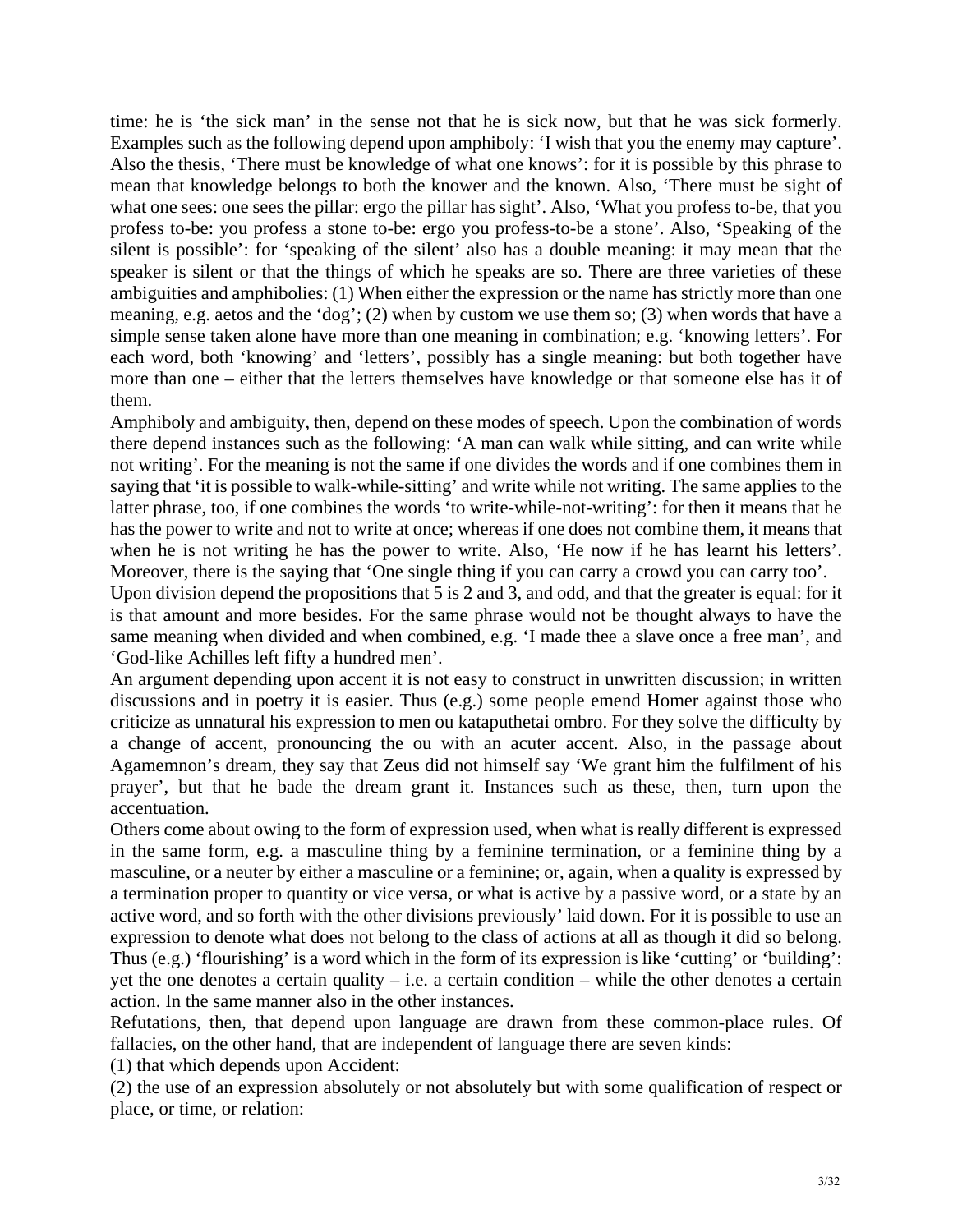(3) that which depends upon ignorance of what 'refutation' is:

- (4) that which depends upon the consequent:
- $(5)$  that which depends upon assuming the original conclusion:
- (6) stating as cause what is not the cause:
- $(7)$  the making of more than one question into one.

### 5

Fallacies, then, that depend on Accident occur whenever any attribute is claimed to belong in like manner to a thing and to its accident. For since the same thing has many accidents there is no necessity that all the same attributes should belong to all of a thing's predicates and to their subject as well. Thus (e.g.), 'If Coriscus be different from «man», he is different from himself: for he is a man': or 'If he be different from Socrates, and Socrates be a man, then', they say, 'he has admitted that Coriscus is different from a man, because it so happens (accidit) that the person from whom he said that he (Coriscus) is different is a man'.

absolutely, e.g. in the argument 'If what is not is the object of an opinion, then what is not is': for it – and to confute it from the propositions granted, necessarily, without including in the reckoning Those that depend on whether an expression is used absolutely or in a certain respect and not strictly, occur whenever an expression used in a particular sense is taken as though it were used is not the same thing 'to be x' and 'to be' absolutely. Or again, 'What is, is not, if it is not a particular kind of being, e.g. if it is not a man.' For it is not the same thing 'not to be x' and 'not to be' at all: it looks as if it were, because of the closeness of the expression, i.e. because 'to be x' is but little different from 'to be', and 'not to be x' from 'not to be'. Likewise also with any argument that turns upon the point whether an expression is used in a certain respect or used absolutely. Thus e.g. 'Suppose an Indian to be black all over, but white in respect of his teeth; then he is both white and not white.' Or if both characters belong in a particular respect, then, they say, 'contrary attributes belong at the same time'. This kind of thing is in some cases easily seen by any one, e.g. suppose a man were to secure the statement that the Ethiopian is black, and were then to ask whether he is white in respect of his teeth; and then, if he be white in that respect, were to suppose at the conclusion of his questions that therefore he had proved dialectically that he was both white and not white. But in some cases it often passes undetected, viz. in all cases where, whenever a statement is made of something in a certain respect, it would be generally thought that the absolute statement follows as well; and also in all cases where it is not easy to see which of the attributes ought to be rendered strictly. A situation of this kind arises, where both the opposite attributes belong alike: for then there is general support for the view that one must agree absolutely to the assertion of both, or of neither: e.g. if a thing is half white and half black, is it white or black? Other fallacies occur because the terms 'proof' or 'refutation' have not been defined, and because something is left out in their definition. For to refute is to contradict one and the same attribute – not merely the name, but the reality – and a name that is not merely synonymous but the same name the original point to be proved, in the same respect and relation and manner and time in which it was asserted. A 'false assertion' about anything has to be defined in the same way. Some people, however, omit some one of the said conditions and give a merely apparent refutation, showing (e.g.) that the same thing is both double and not double: for two is double of one, but not double of three. Or, it may be, they show that it is both double and not double of the same thing, but not that it is so in the same respect: for it is double in length but not double in breadth. Or, it may be, they show it to be both double and not double of the same thing and in the same respect and manner, but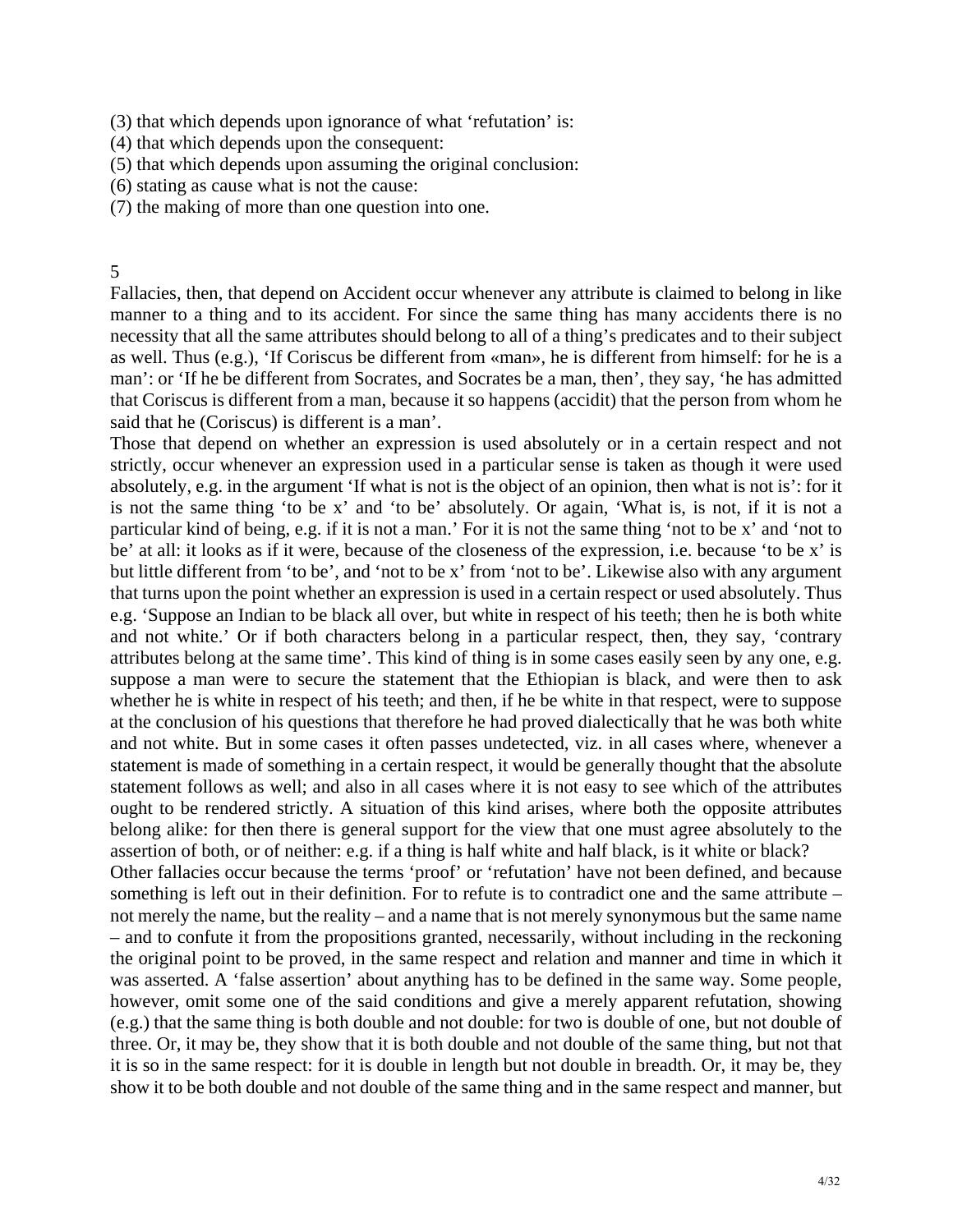not that it is so at the same time: and therefore their refutation is merely apparent. One might, with some violence, bring this fallacy into the group of fallacies dependent on language as well.

Those that depend on the assumption of the original point to be proved, occur in the same way, and in as many ways, as it is possible to beg the original point; they appear to refute because men lack the power to keep their eyes at once upon what is the same and what is different.

The refutation which depends upon the consequent arises because people suppose that the relation of consequence is convertible. For whenever, suppose A is, B necessarily is, they then suppose also that if B is, A necessarily is. This is also the source of the deceptions that attend opinions based on sense-perception. For people often suppose bile to be honey because honey is attended by a yellow colour: also, since after rain the ground is wet in consequence, we suppose that if the ground is wet, it has been raining; whereas that does not necessarily follow. In rhetoric proofs from signs are based on consequences. For when rhetoricians wish to show that a man is an adulterer, they take hold of some consequence of an adulterous life, viz. that the man is smartly dressed, or that he is observed to wander about at night. There are, however, many people of whom these things are true, while the charge in question is untrue. It happens like this also in real reasoning; e.g. Melissus' argument, that the universe is eternal, assumes that the universe has not come to be (for from what is not nothing could possibly come to be) and that what has come to be has done so from a first beginning. If, therefore, the universe has not come to be, it has no first beginning, and is therefore eternal. But this does not necessarily follow: for even if what has come to be always has a first beginning, it does not also follow that what has a first beginning has come to be; any more than it follows that if a man in a fever be hot, a man who is hot must be in a fever.

establish the resulting impossibility, it will often be thought that the refutation depends upon it, e.g. The refutation which depends upon treating as cause what is not a cause, occurs whenever what is not a cause is inserted in the argument, as though the refutation depended upon it. This kind of thing happens in arguments that reason ad impossible: for in these we are bound to demolish one of the premisses. If, then, the false cause be reckoned in among the questions that are necessary to in the proof that the 'soul' and 'life' are not the same: for if coming-to-be be contrary to perishing, then a particular form of perishing will have a particular form of coming-to-be as its contrary: now death is a particular form of perishing and is contrary to life: life, therefore, is a coming to-be, and to live is to come-to-be. But this is impossible: accordingly, the 'soul' and 'life' are not the same. Now this is not proved: for the impossibility results all the same, even if one does not say that life is the same as the soul, but merely says that life is contrary to death, which is a form of perishing, and that perishing has 'coming-to-be' as its contrary. Arguments of that kind, then, though not inconclusive absolutely, are inconclusive in relation to the proposed conclusion. Also even the questioners themselves often fail quite as much to see a point of that kind.

defeat by failing to answer the question, or are exposed to an apparent refutation. Thus 'Is A and is Such, then, are the arguments that depend upon the consequent and upon false cause. Those that depend upon the making of two questions into one occur whenever the plurality is undetected and a single answer is returned as if to a single question. Now, in some cases, it is easy to see that there is more than one, and that an answer is not to be given, e.g. 'Does the earth consist of sea, or the sky?' But in some cases it is less easy, and then people treat the question as one, and either confess their B a man?' 'Yes.' 'Then if any one hits A and B, he will strike a man' (singular),'not men' (plural). Or again, where part is good and part bad, 'is the whole good or bad?' For whichever he says, it is possible that he might be thought to expose himself to an apparent refutation or to make an apparently false statement: for to say that something is good which is not good, or not good which is good, is to make a false statement. Sometimes, however, additional premisses may actually give rise to a genuine refutation; e.g. suppose a man were to grant that the descriptions 'white' and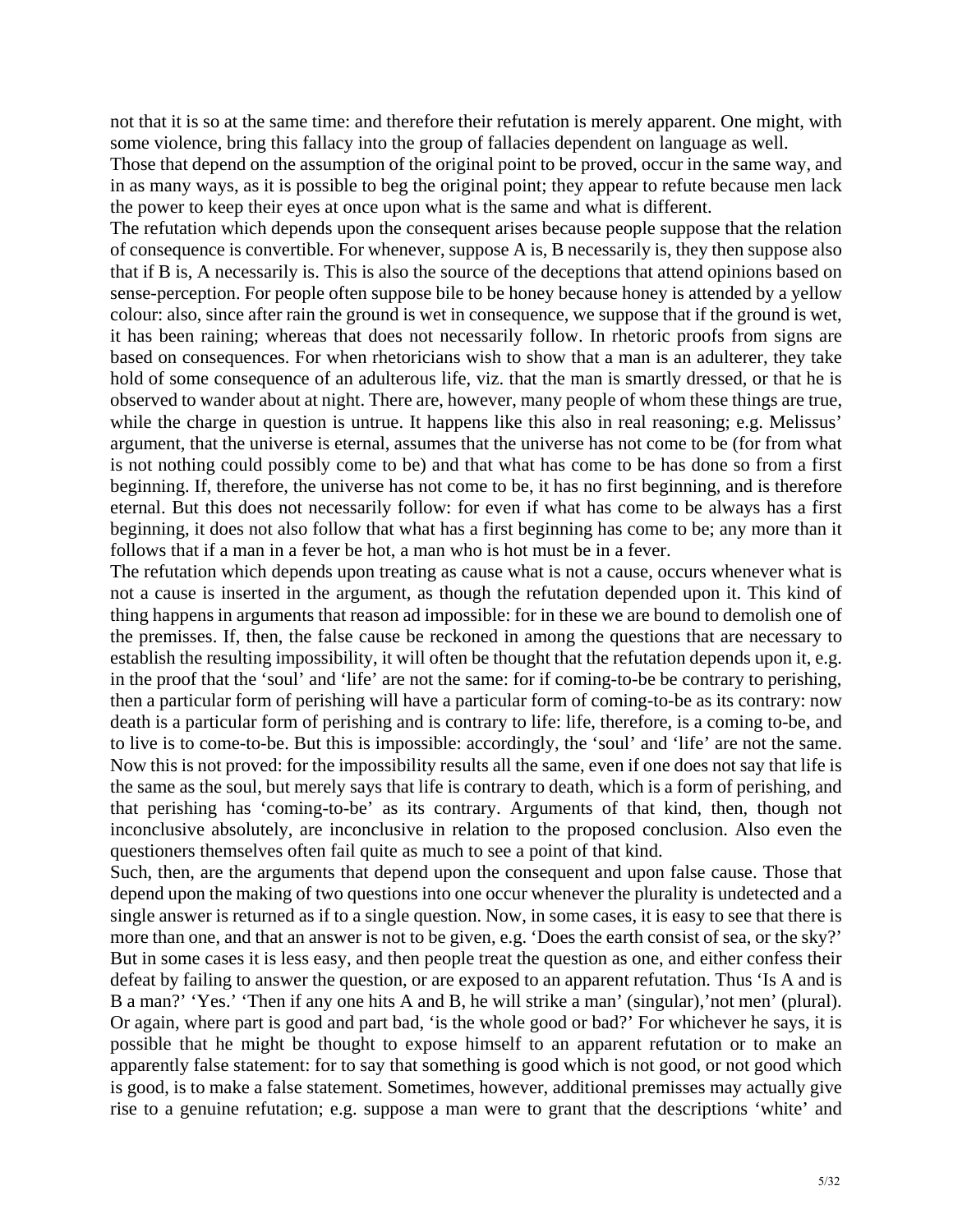'naked' and 'blind' apply to one thing and to a number of things in a like sense. For if 'blind' describes a thing that cannot see though nature designed it to see, it will also describe things that cannot see though nature designed them to do so. Whenever, then, one thing can see while another cannot, they will either both be able to see or else both be blind; which is impossible.

### 6

The right way, then, is either to divide apparent proofs and refutations as above, or else to refer them all to ignorance of what 'refutation' is, and make that our starting-point: for it is possible to analyse all the aforesaid modes of fallacy into breaches of the definition of a refutation. In the first place, we may see if they are inconclusive: for the conclusion ought to result from the premisses laid down, so as to compel us necessarily to state it and not merely to seem to compel us. Next we should also take the definition bit by bit, and try the fallacy thereby. For of the fallacies that consist in language, some depend upon a double meaning, e.g. ambiguity of words and of phrases, and the fallacy of like verbal forms (for we habitually speak of everything as though it were a particular substance) – while fallacies of combination and division and accent arise because the phrase in question or the term as altered is not the same as was intended. Even this, however, should be the same, just as the thing signified should be as well, if a refutation or proof is to be effected; e.g. if the point concerns a doublet, then you should draw the conclusion of a 'doublet', not of a 'cloak'. For the former conclusion also would be true, but it has not been proved; we need a further question to show that 'doublet' means the same thing, in order to satisfy any one who asks why you think your point proved.

or the simplest element or starting point, it is not because it is a figure or a starting point or simplest Fallacies that depend on Accident are clear cases of ignoratio elenchi when once 'proof' has been defined. For the same definition ought to hold good of 'refutation' too, except that a mention of 'the contradictory' is here added: for a refutation is a proof of the contradictory. If, then, there is no proof as regards an accident of anything, there is no refutation. For supposing, when A and B are, C must necessarily be, and C is white, there is no necessity for it to be white on account of the syllogism. So, if the triangle has its angles equal to two right-angles, and it happens to be a figure, element that it has this character. For the demonstration proves the point about it not qua figure or qua simplest element, but qua triangle. Likewise also in other cases. If, then, refutation is a proof, an argument which argued per accidens could not be a refutation. It is, however, just in this that the experts and men of science generally suffer refutation at the hand of the unscientific: for the latter meet the scientists with reasonings constituted per accidens; and the scientists for lack of the power to draw distinctions either say 'Yes' to their questions, or else people suppose them to have said 'Yes', although they have not.

Those that depend upon whether something is said in a certain respect only or said absolutely, are clear cases of ignoratio elenchi because the affirmation and the denial are not concerned with the same point. For of 'white in a certain respect' the negation is 'not white in a certain respect', while of 'white absolutely' it is 'not white, absolutely'. If, then, a man treats the admission that a thing is 'white in a certain respect' as though it were said to be white absolutely, he does not effect a refutation, but merely appears to do so owing to ignorance of what refutation is.

The clearest cases of all, however, are those that were previously described' as depending upon the definition of a 'refutation': and this is also why they were called by that name. For the appearance of a refutation is produced because of the omission in the definition, and if we divide fallacies in the above manner, we ought to set 'Defective definition' as a common mark upon them all.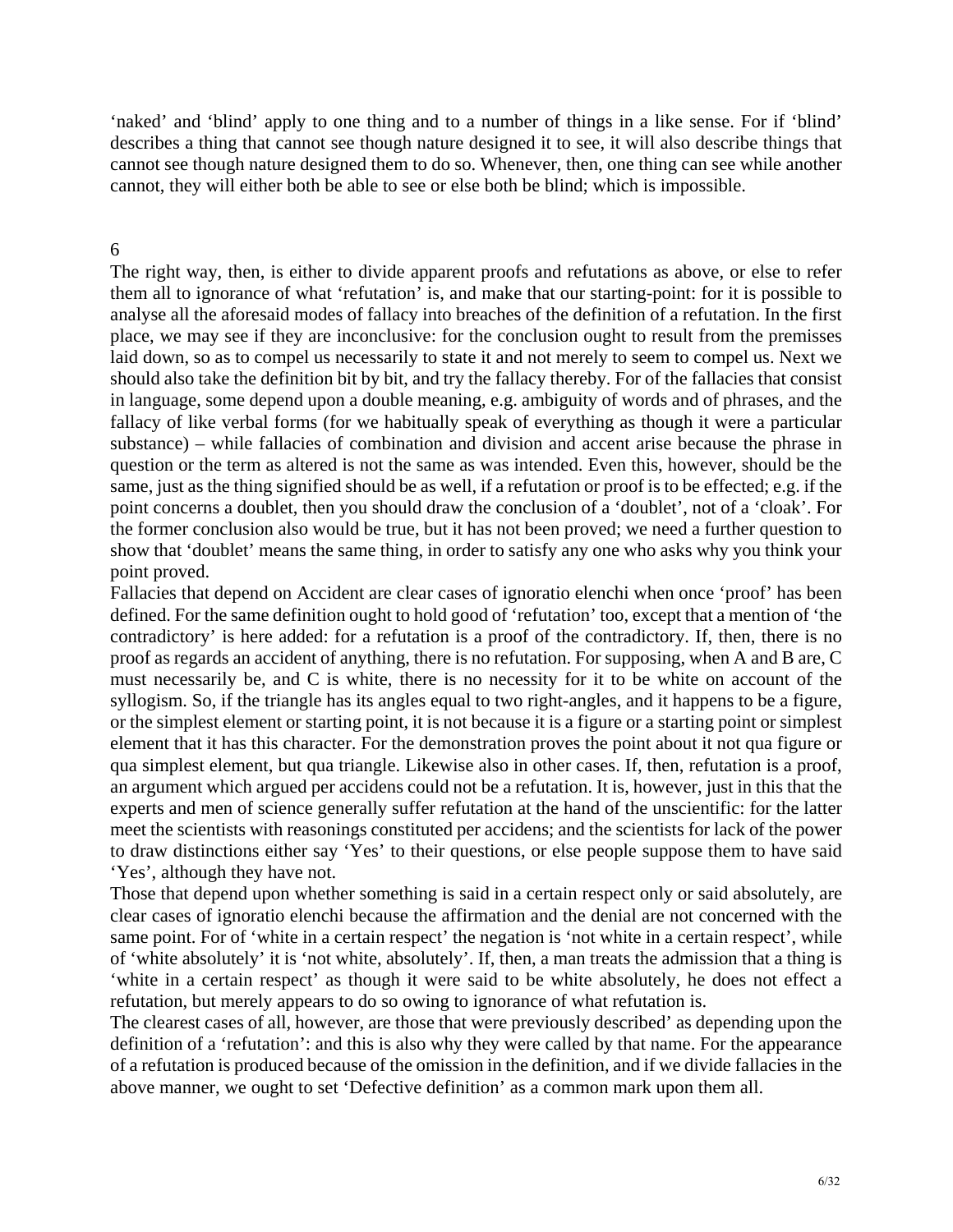Those that depend upon the assumption of the original point and upon stating as the cause what is not the cause, are clearly shown to be cases of ignoratio elenchi through the definition thereof. For the conclusion ought to come about 'because these things are so', and this does not happen where the premisses are not causes of it: and again it should come about without taking into account the original point, and this is not the case with those arguments which depend upon begging the original point.

Those that depend upon the assumption of the original point and upon stating as the cause what is not the cause, are clearly shown to be cases of ignoratio elenchi through the definition thereof. For the conclusion ought to come about 'because these things are so', and this does not happen where the premisses are not causes of it: and again it should come about without taking into account the original point, and this is not the case with those arguments which depend upon begging the original point.

Those that depend upon the consequent are a branch of Accident: for the consequent is an accident, the same as C per accidens; for both 'snow' and the 'swan' are the same as something white'. Or only it differs from the accident in this, that you may secure an admission of the accident in the case of one thing only (e.g. the identity of a yellow thing and honey and of a white thing and swan), whereas the consequent always involves more than one thing: for we claim that things that are the same as one and the same thing are also the same as one another, and this is the ground of a refutation dependent on the consequent. It is, however, not always true, e.g. suppose that and B are again, as in Melissus' argument, a man assumes that to 'have been generated' and to 'have a beginning' are the same thing, or to 'become equal' and to 'assume the same magnitude'. For because what has been generated has a beginning, he claims also that what has a beginning has been generated, and argues as though both what has been generated and what is finite were the same because each has a beginning. Likewise also in the case of things that are made equal he assumes that if things that assume one and the same magnitude become equal, then also things that become equal assume one magnitude: i.e. he assumes the consequent. Inasmuch, then, as a refutation depending on accident consists in ignorance of what a refutation is, clearly so also does a refutation depending on the consequent. We shall have further to examine this in another way as well.

refutation, too, will start from propositions. If, then, a proposition is a single statement about a Those fallacies that depend upon the making of several questions into one consist in our failure to dissect the definition of 'proposition'. For a proposition is a single statement about a single thing. For the same definition applies to 'one single thing only' and to the 'thing', simply, e.g. to 'man' and to 'one single man only' and likewise also in other cases. If, then, a 'single proposition' be one which claims a single thing of a single thing, a 'proposition', simply, will also be the putting of a question of that kind. Now since a proof starts from propositions and refutation is a proof, single thing, it is obvious that this fallacy too consists in ignorance of what a refutation is: for in it what is not a proposition appears to be one. If, then, the answerer has returned an answer as though to a single question, there will be a refutation; while if he has returned one not really but apparently, there will be an apparent refutation of his thesis. All the types of fallacy, then, fall under ignorance of what a refutation is, some of them because the contradiction, which is the distinctive mark of a refutation, is merely apparent, and the rest failing to conform to the definition of a proof.

# 7

The deception comes about in the case of arguments that depend on ambiguity of words and of phrases because we are unable to divide the ambiguous term (for some terms it is not easy to divide,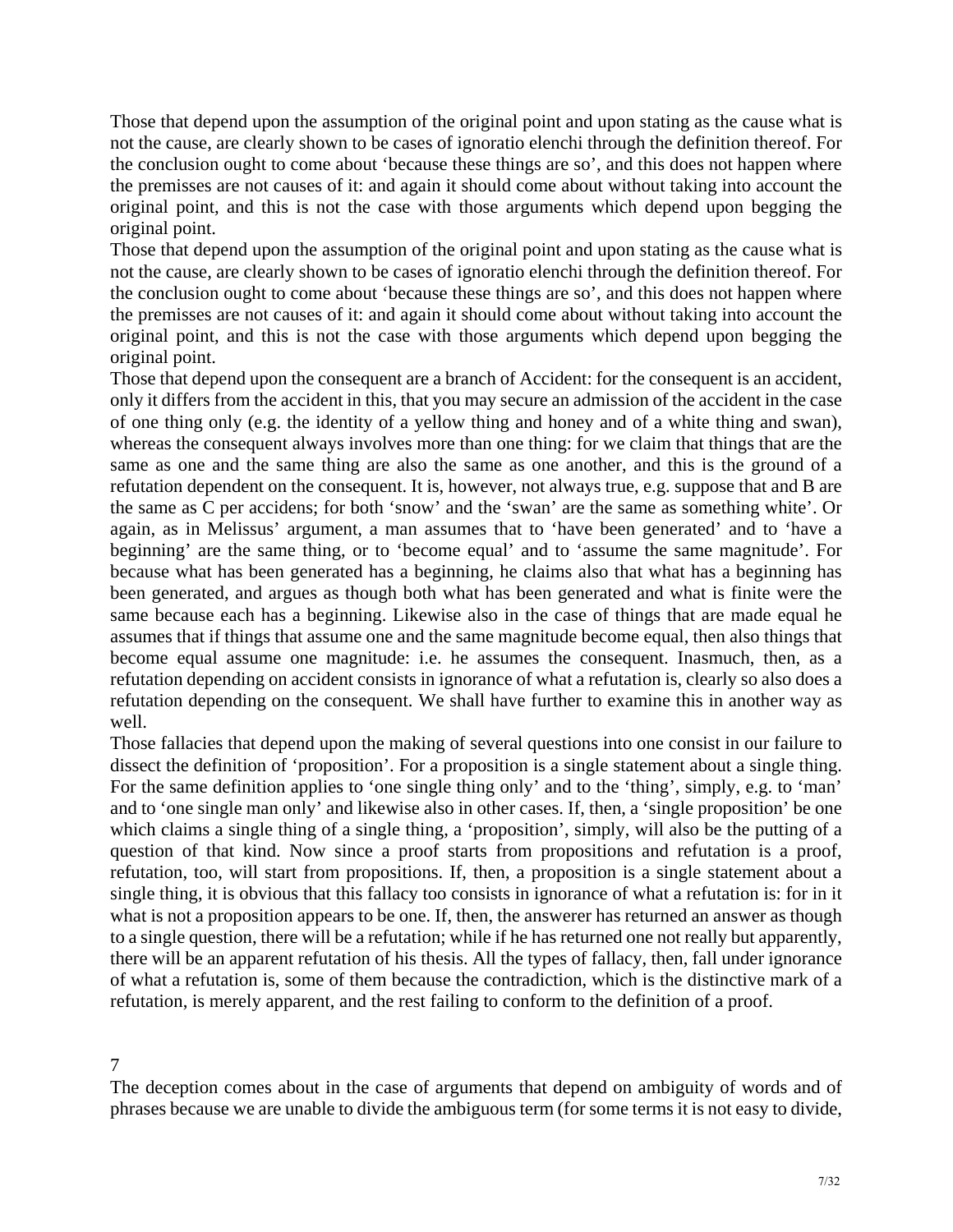e.g. 'unity', 'being', and 'sameness'), while in those that depend on combination and division, it is because we suppose that it makes no difference whether the phrase be combined or divided, as is indeed the case with most phrases. Likewise also with those that depend on accent: for the lowering or raising of the voice upon a phrase is thought not to alter its meaning – with any phrase, or not with many. With those that depend on the of expression it is because of the likeness of expression. For it is hard to distinguish what kind of things are signified by the same and what by different kinds of expression: for a man who can do this is practically next door to the understanding of the truth. A special reason why a man is liable to be hurried into assent to the fallacy is that we suppose every predicate of everything to be an individual thing, and we understand it as being one with the thing: and we therefore treat it as a substance: for it is to that which is one with a thing or substance, as also to substance itself, that 'individually' and 'being' are deemed to belong in the fullest sense. For this reason, too, this type of fallacy is to be ranked among those that depend on language; in the first place, because the deception is effected the more readily when we are inquiring into a problem in company with others than when we do so by ourselves (for an inquiry with another person is carried on by means of speech, whereas an inquiry by oneself is carried on quite as much by means of the object itself); secondly a man is liable to be deceived, even when inquiring by himself, when he takes speech as the basis of his inquiry: moreover the deception arises out of the likeness (of two different things), and the likeness arises out of the language. With those fallacies that depend upon Accident, deception comes about because we cannot distinguish the sameness and otherness of terms, i.e. their unity and multiplicity, or what kinds of predicate have all the same accidents as their subject. Likewise also with those that depend on the Consequent: for the consequent is a branch of Accident. Moreover, in many cases appearances point to this – and the claim is made that if is inseparable from B, so also is B from With those that depend upon an imperfection in the definition of a refutation, and with those that depend upon the difference between a qualified and an absolute statement, the deception consists in the smallness of the difference involved; for we treat the limitation to the particular thing or respect or manner or time as adding nothing to the meaning, and so grant the statement universally. Likewise also in the case of those that assume the original point, and those of false cause, and all that treat a number of questions as one: for in all of them the deception lies in the smallness of the difference: for our failure to be quite exact in our definition of 'premiss' and of 'proof' is due to the aforesaid reason.

8

the function of the art of examination. Now the art of examining is a branch of dialectic: and this may prove a false conclusion because of the ignorance of the answerer. Sophistic refutations on the other hand, even though they prove the contradictory of his thesis, do not make clear whether he is ignorant: for sophists entangle the scientist as well with these arguments. Since we know on how many points apparent syllogisms depend, we know also on how many sophistical syllogisms and refutations may depend. By a sophistical refutation and syllogism I mean not only a syllogism or refutation which appears to be valid but is not, but also one which, though it is valid, only appears to be appropriate to the thing in question. These are those which fail to refute and prove people to be ignorant according to the nature of the thing in question, which was

That we know them by the same line of inquiry is clear: for the same considerations which make it appear to an audience that the points required for the proof were asked in the questions and that the conclusion was proved, would make the answerer think so as well, so that false proof will occur through all or some of these means: for what a man has not been asked but thinks he has granted, he would also grant if he were asked. Of course, in some cases the moment we add the missing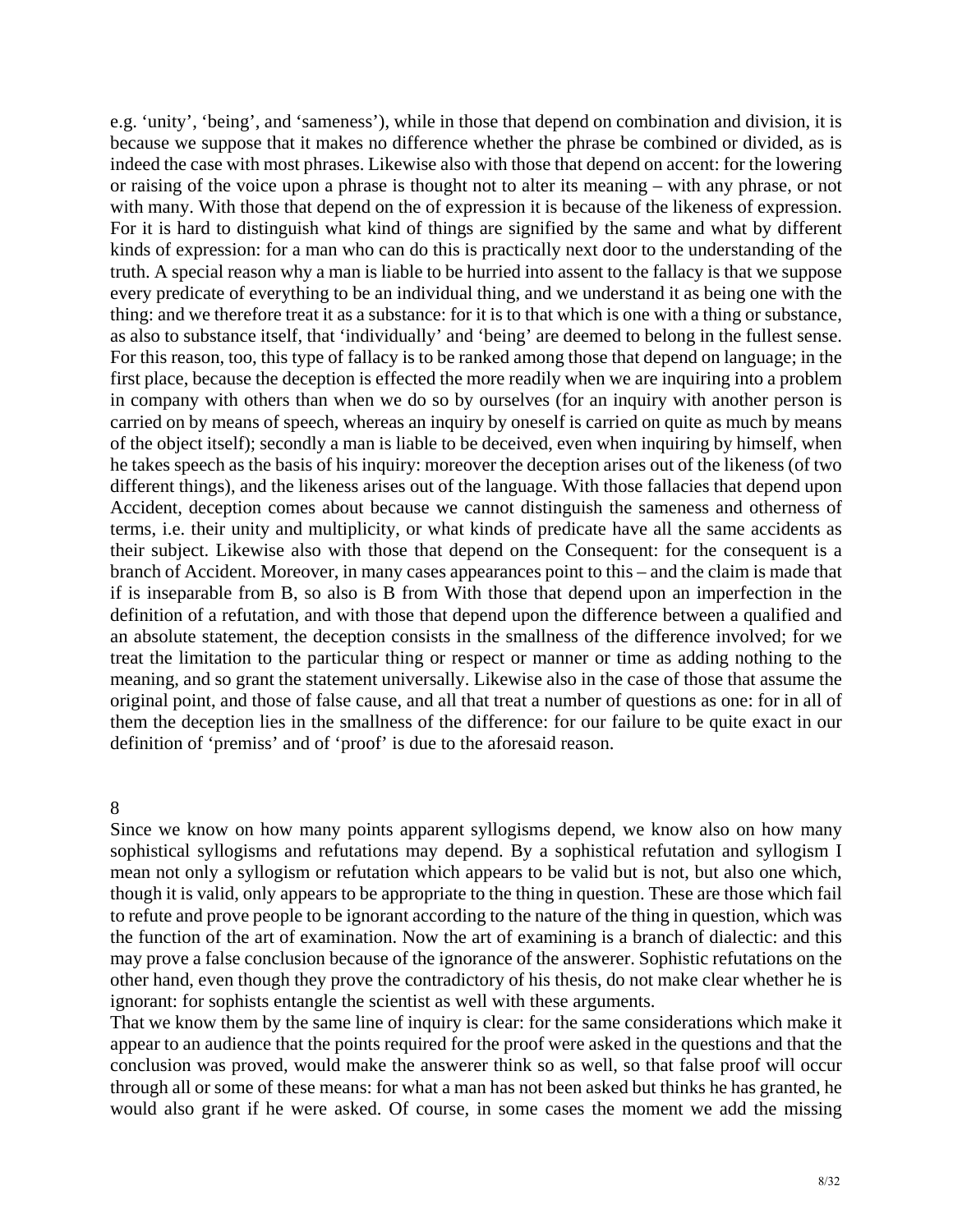question, we also show up its falsity, e.g. in fallacies that depend on language and on solecism. If then, fallacious proofs of the contradictory of a thesis depend on their appearing to refute, it is clear that the considerations on which both proofs of false conclusions and an apparent refutation depend must be the same in number. Now an apparent refutation depends upon the elements involved in a genuine one: for the failure of one or other of these must make the refutation merely apparent, e.g. that which depends on the failure of the conclusion to follow from the argument (the argument ad impossible) and that which treats two questions as one and so depends upon a flaw in the premiss, and that which depends on the substitution of an accident for an essential attribute, and – a branch of the last – that which depends upon the consequent: more over, the conclusion may follow not in fact but only verbally: then, instead of proving the contradictory universally and in the same respect and relation and manner, the fallacy may be dependent on some limit of extent or on one or other of these qualifications: moreover, there is the assumption of the original point to be proved, in violation of the clause 'without reckoning in the original point'. Thus we should have the number of considerations on which the fallacious proofs depend: for they could not depend on more, but all will depend on the points aforesaid.

A sophistical refutation is a refutation not absolutely but relatively to some one: and so is a proof, in the same way. For unless that which depends upon ambiguity assumes that the ambiguous term has a single meaning, and that which depends on like verbal forms assumes that substance is the only category, and the rest in the same way, there will be neither refutations nor proofs, either absolutely or relatively to the answerer: whereas if they do assume these things, they will stand, relatively to the answerer; but absolutely they will not stand: for they have not secured a statement that does have a single meaning, but only one that appears to have, and that only from this particular man.

### 9

refutations we shall have to have scientific knowledge of everything: for some refutations depend upon the principles that rule in geometry and the conclusions that follow from these, others upon those that rule in medicine, and others upon those of the other sciences. For the matter of that, the false refutations likewise belong to the number of the infinite: for according to every art there is The number of considerations on which depend the refutations of those who are refuted, we ought not to try to grasp without a knowledge of everything that is. This, however, is not the province of any special study: for possibly the sciences are infinite in number, so that obviously demonstrations may be infinite too. Now refutations may be true as well as false: for whenever it is possible to demonstrate something, it is also possible to refute the man who maintains the contradictory of the truth; e.g. if a man has stated that the diagonal is commensurate with the side of the square, one might refute him by demonstrating that it is incommensurate. Accordingly, to exhaust all possible false proof, e.g. according to geometry there is false geometrical proof, and according to medicine there is false medical proof. By 'according to the art', I mean 'according to the principles of it'. Clearly, then, it is not of all refutations, but only of those that depend upon dialectic that we need to grasp the common-place rules: for these stand in a common relation to every art and faculty. And as regards the refutation that is according to one or other of the particular sciences it is the task of that particular scientist to examine whether it is merely apparent without being real, and, if it be real, what is the reason for it: whereas it is the business of dialecticians so to examine the refutation that proceeds from the common first principles that fall under no particular special study. For if we grasp the startingpoints of the accepted proofs on any subject whatever we grasp those of the refutations current on that subject. For a refutation is the proof of the contradictory of a given thesis, so that either one or two proofs of the contradictory constitute a refutation. We grasp, then,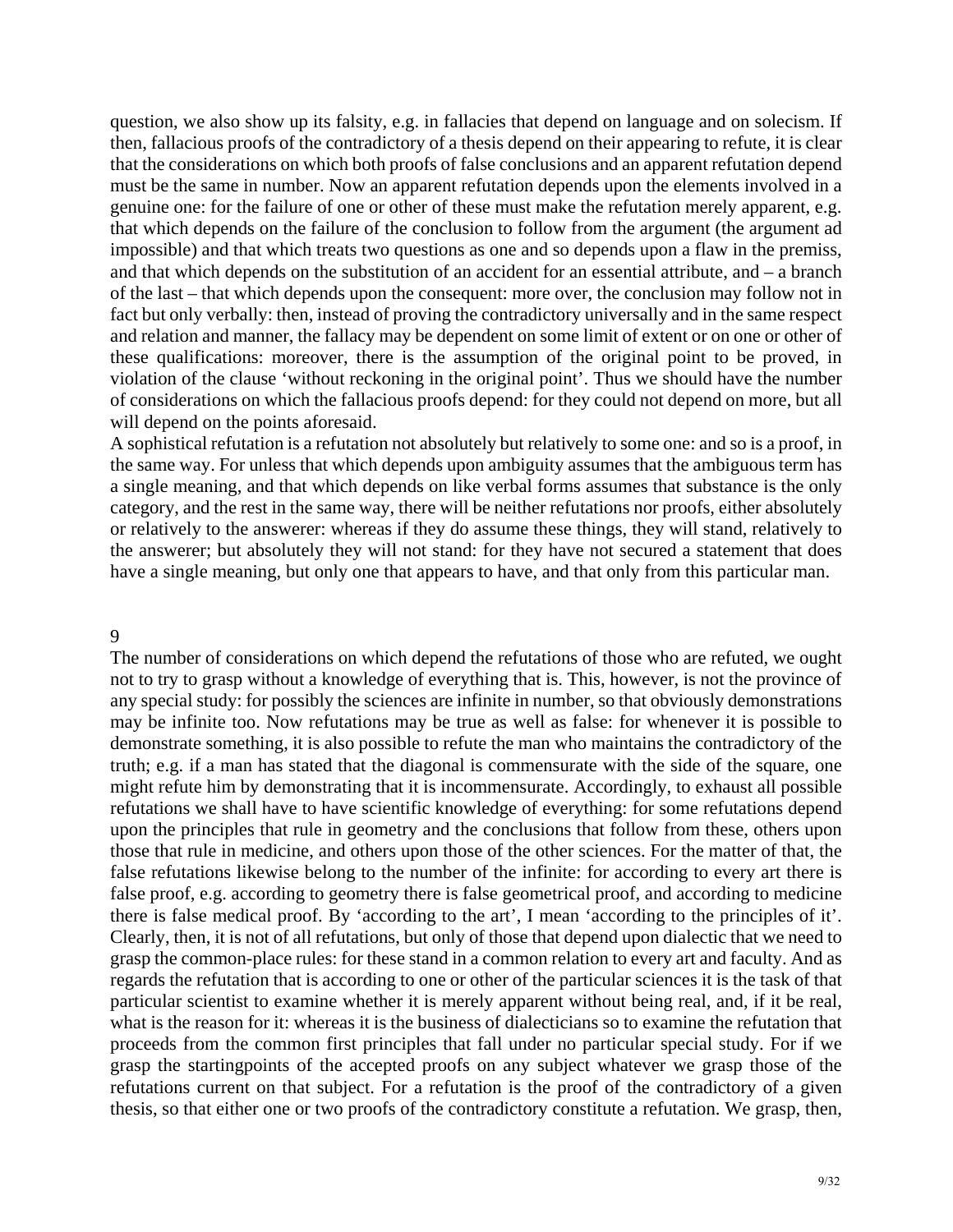the number of considerations on which all such depend: if, however, we grasp this, we also grasp their solutions as well; for the objections to these are the solutions of them. We also grasp the number of considerations on which those refutations depend, that are merely apparent – apparent, I mean, not to everybody, but to people of a certain stamp; for it is an indefinite task if one is to inquire how many are the considerations that make them apparent to the man in the street. Accordingly it is clear that the dialectician's business is to be able to grasp on how many considerations depends the formation, through the common first principles, of a refutation that is either real or apparent, i.e. either dialectical or apparently dialectical, or suitable for an examination.

#### 10

It is no true distinction between arguments which some people draw when they say that some arguments are directed against the expression, and others against the thought expressed: for it is absurd to suppose that some arguments are directed against the expression and others against the thought, and that they are not the same. For what is failure to direct an argument against the thought except what occurs whenever a man does not in using the expression think it to be used in his question in the same sense in which the person questioned granted it? And this is the same thing as to direct the argument against the expression. On the other hand, it is directed against the thought whenever a man uses the expression in the same sense which the answerer had in mind when he granted it. If now any (i.e. both the questioner and the person questioned), in dealing with an expression with more than one meaning, were to suppose it to have one meaning – as e.g. it may be that 'Being' and 'One' have many meanings, and yet both the answerer answers and the questioner puts his question supposing it to be one, and the argument is to the effect that 'All things are one' – will this discussion be directed any more against the expression than against the thought of the person questioned? If, on the other hand, one of them supposes the expression to have many meanings, it is clear that such a discussion will not be directed against the thought. Such being the meanings of the phrases in question, they clearly cannot describe two separate classes of argument. For, in the first place, it is possible for any such argument as bears more than one meaning to be directed against the expression and against the thought, and next it is possible for any argument whatsoever; for the fact of being directed against the thought consists not in the nature of the argument, but in the special attitude of the answerer towards the points he concedes. Next, all of them may be directed to the expression. For 'to be directed against the expression' means in this doctrine 'not to be directed against the thought'. For if not all are directed against either expression or thought, there will be certain other arguments directed neither against the expression nor against the thought, whereas they say that all must be one or the other, and divide them all as directed either against the expression or against the thought, while others (they say) there are none. But in point of fact those that depend on mere expression are only a branch of those syllogisms that depend on a multiplicity of meanings. For the absurd statement has actually been made that the description 'dependent on mere expression' describes all the arguments that depend on language: whereas some of these are fallacies not because the answerer adopts a particular attitude towards them, but because the argument itself involves the asking of a question such as bears more than one meaning. It is, too, altogether absurd to discuss Refutation without first discussing Proof: for a refutation is a proof, so that one ought to discuss proof as well before describing false refutation: for a refutation of that kind is a merely apparent proof of the contradictory of a thesis. Accordingly, the reason of the falsity will be either in the proof or in the contradiction (for mention of the 'contradiction' must be added), while sometimes it is in both, if the refutation be merely apparent. In the argument that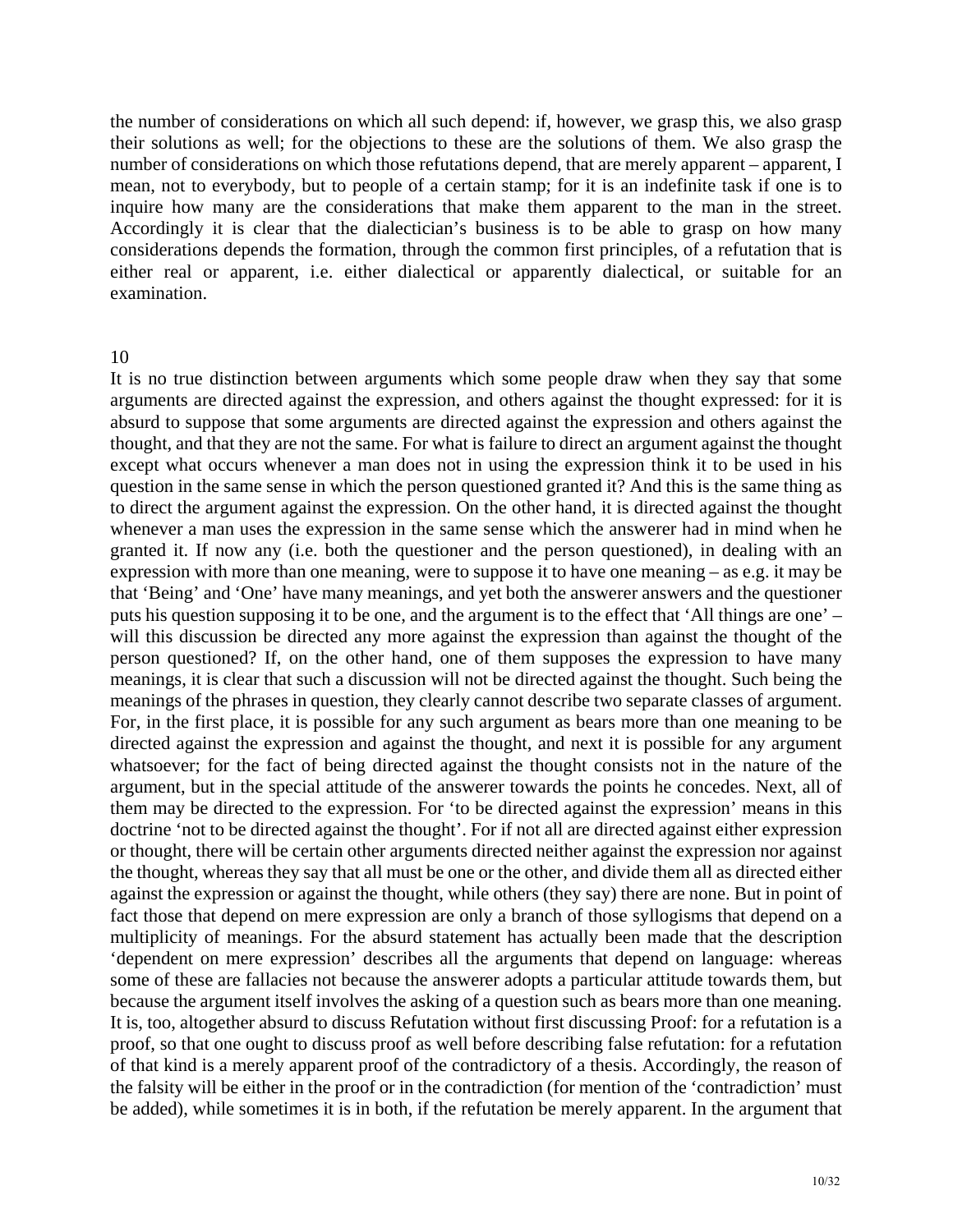speaking of the silent is possible it lies in the contradiction, not in the proof; in the argument that one can give what one does not possess, it lies in both; in the proof that Homer's poem is a figure through its being a cycle it lies in the proof. An argument that does not fail in either respect is a true proof.

But, to return to the point whence our argument digressed, are mathematical reasonings directed against the thought, or not? And if any one thinks 'triangle' to be a word with many meanings, and granted it in some different sense from the figure which was proved to contain two right angles, has the questioner here directed his argument against the thought of the former or not?

definite kind of arguments that is directed against the thought. Some arguments are, indeed, Moreover, if the expression bears many senses, while the answerer does not understand or suppose it to have them, surely the questioner here has directed his argument against his thought! Or how else ought he to put his question except by suggesting a distinction – suppose one's question to be speaking of the silent possible or not? – as follows, 'Is the answer «No» in one sense, but «Yes» in another?' If, then, any one were to answer that it was not possible in any sense and the other were to argue that it was, has not his argument been directed against the thought of the answerer? Yet his argument is supposed to be one of those that depend on the expression. There is not, then, any directed against the expression: but these are not all even apparent refutations, let alone all refutations. For there are also apparent refutations which do not depend upon language, e.g. those that depend upon accident, and others.

If, however, any one claims that one should actually draw the distinction, and say, 'By «speaking fact that while he who argues didactically should not ask questions but make things clear himself, of the silent» I mean, in one sense this and in the other sense that', surely to claim this is in the first place absurd (for sometimes the questioner does not see the ambiguity of his question, and he cannot possibly draw a distinction which he does not think to be there): in the second place, what else but this will didactic argument be? For it will make manifest the state of the case to one who has never considered, and does not know or suppose that there is any other meaning but one. For what is there to prevent the same thing also happening to us in cases where there is no double meaning? 'Are the units in four equal to the twos? Observe that the twos are contained in four in one sense in this way, in another sense in that'. Also, 'Is the knowledge of contraries one or not? Observe that some contraries are known, while others are unknown'. Thus the man who makes this claim seems to be unaware of the difference between didactic and dialectical argument, and of the the other should merely ask questions.

#### 11

subject, but are generally thought to conform to the art in question. For false diagrams of eometrical figures are not contentious (for the resulting fallacies conform to the subject of the art) g - any more than is any false diagram that may be offered in proof of a truth – e.g. Hippocrates' figure or the squaring of the circle by means of the lunules. But Bryson's method of squaring the Moreover, to claim a 'Yes' or 'No' answer is the business not of a man who is showing something, but of one who is holding an examination. For the art of examining is a branch of dialectic and has in view not the man who has knowledge, but the ignorant pretender. He, then, is a dialectician who regards the common principles with their application to the particular matter in hand, while he who only appears to do this is a sophist. Now for contentious and sophistical reasoning: (1) one such is a merely apparent reasoning, on subjects on which dialectical reasoning is the proper method of examination, even though its conclusion be true: for it misleads us in regard to the cause: also (2) there are those misreasonings which do not conform to the line of inquiry proper to the particular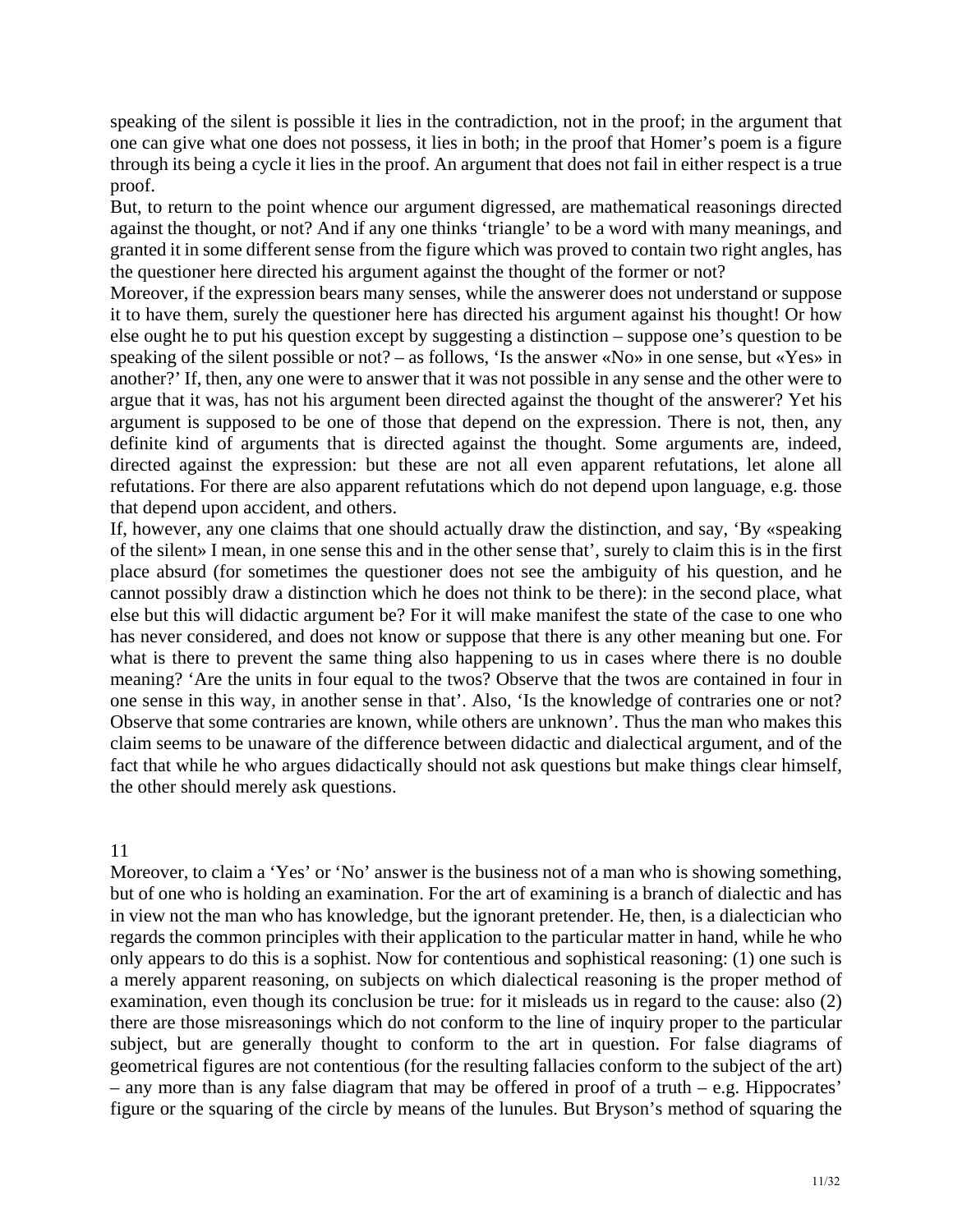circle, even if the circle is thereby squared, is still sophistical because it does not conform to the subject in hand. So, then, any merely apparent reasoning about these things is a contentious argument, and any reasoning that merely appears to conform to the subject in hand, even though it be genuine reasoning, is a contentious argument: for it is merely apparent in its conformity to the subject-matter, so that it is deceptive and plays foul. For just as a foul in a race is a definite type of fault, and is a kind of foul fighting, so the art of contentious reasoning is foul fighting in disputation: for in the former case those who are resolved to win at all costs snatch at everything, and so in the latter case do contentious reasoners. Those, then, who do this in order to win the mere victory are generally considered to be contentious and quarrelsome persons, while those who do it to win a reputation with a view to making money are sophistical. For the art of sophistry is, as we said,' a kind of art of money-making from a merely apparent wisdom, and this is why they aim at a merely apparent demonstration: and quarrelsome persons and sophists both employ the same arguments, but not with the same motives: and the same argument will be sophistical and contentious, but not in the same respect; rather, it will be contentious in so far as its aim is an apparent victory, while in so far as its aim is an apparent wisdom, it will be sophistical: for the art of sophistry is a certain appearance of wisdom without the reality. The contentious argument stands in somewhat the same relation to the dialectical as the drawer of false diagrams to the geometrician; for it beguiles by misreasoning from the same principles as dialectic uses, just as the drawer of a false diagram beguiles the geometrician. But whereas the latter is not a contentious reasoner, because he bases his false diagram on the principles and conclusions that fall under the art of geometry, the argument which is subordinate to the principles of dialectic will yet clearly be contentious as regards other subjects. Thus, e.g. though the squaring of the circle by means of the lunules is not contentious, Bryson's solution is contentious: and the former argument cannot be adapted to any subject except geometry, because it proceeds from principles that are peculiar to geometry, whereas the latter can be adapted as an argument against all the number of people who do not know what is or is not possible in each particular context: for it will apply to them all. Or there is the method whereby Antiphon squared the circle. Or again, an argument which denied that it was better to take a walk after dinner, because of Zeno's argument, would not be a proper argument for a doctor, because Zeno's argument is of general application. If, then, the relation of the contentious argument to the dialectical were exactly like that of the drawer of false diagrams to the geometrician, a contentious argument upon the aforesaid subjects could not have existed. But, as it is, the dialectical argument is not concerned with any definite kind of being, nor does it show anything, nor is it even an argument such as we find in the general philosophy of being. For all beings are not contained in any one kind, nor, if they were, could they possibly fall under the same principles. Accordingly, no art that is a method of showing the nature of anything proceeds by asking questions: for it does not permit a man to grant whichever he likes of the two alternatives in the question: for they will not both of them yield a proof. Dialectic, on the other hand, does proceed by questioning, whereas if it were concerned to show things, it would have refrained from putting questions, even if not about everything, at least about the first principles and the special principles that apply to the particular subject in hand. For suppose the answerer not to grant these, it would then no longer have had any grounds from which to argue any longer against the objection. Dialectic is at the same time a mode of examination as well. For neither is the art of examination an accomplishment of the same kind as geometry, but one which a man may possess, even though he has not knowledge. For it is possible even for one without knowledge to hold an examination of one who is without knowledge, if also the latter grants him points taken not from thing that he knows or from the special principles of the subject under discussion but from all that range of consequences attaching to the subject which a man may indeed know without knowing the theory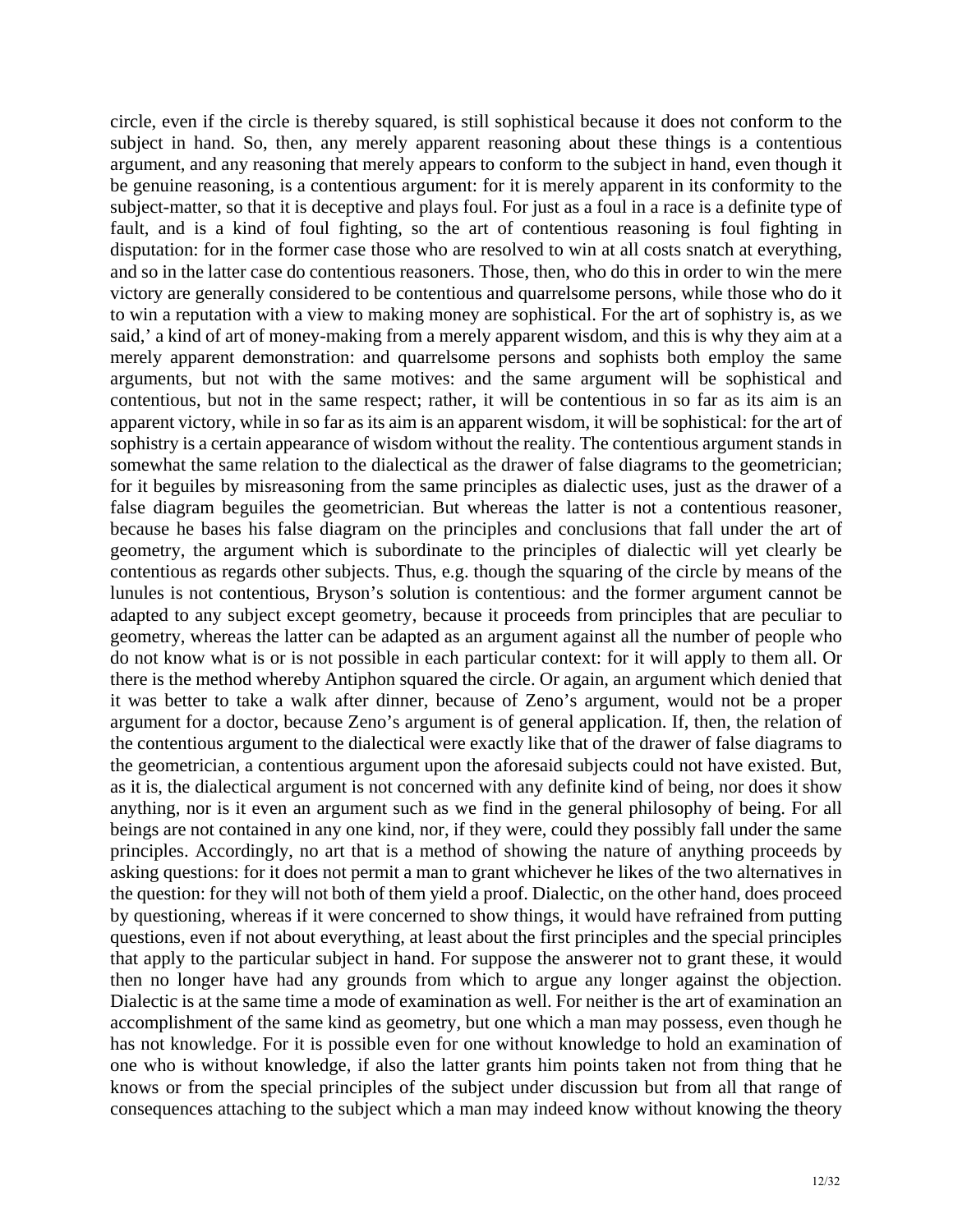of the subject, but which if he do not know, he is bound to be ignorant of the theory. So then clearly the art of examining does not consist in knowledge of any definite subject. For this reason, too, it deals with everything: for every 'theory' of anything employs also certain common principles. Hence everybody, including even amateurs, makes use in a way of dialectic and the practice of examining: for all undertake to some extent a rough trial of those who profess to know things. What serves them here is the general principles: for they know these of themselves just as well as the scientist, even if in what they say they seem to the latter to go wildly astray from them. All, then, are engaged in refutation; for they take a hand as amateurs in the same task with which dialectic is concerned professionally; and he is a dialectician who examines by the help of a theory of reasoning. Now there are many identical principles which are true of everything, though they are not such as to constitute a particular nature, i.e. a particular kind of being, but are like negative terms, while other principles are not of this kind but are special to particular subjects; accordingly it is possible from these general principles to hold an examination on everything, and that there should be a definite art of so doing, and, moreover, an art which is not of the same kind as those which demonstrate. This is why the contentious reasoner does not stand in the same condition in all respects as the drawer of a false diagram: for the contentious reasoner will not be given to misreasoning from any definite class of principles, but will deal with every class.

These, then, are the types of sophistical refutations: and that it belongs to the dialectician to study these, and to be able to effect them, is not difficult to see: for the investigation of premisses comprises the whole of this study.

### 12

So much, then, for apparent refutations. As for showing that the answerer is committing some fallacy, and drawing his argument into paradox – for this was the second item of the sophist's programme – in the first place, then, this is best brought about by a certain manner of questioning and through the question. For to put the question without framing it with reference to any definite subject is a good bait for these purposes: for people are more inclined to make mistakes when they talk at large, and they talk at large when they have no definite subject before them. Also the putting of several questions, even though the position against which one is arguing be quite definite, and the claim that he shall say only what he thinks, create abundant opportunity for drawing him into paradox or fallacy, and also, whether to any of these questions he replies 'Yes' or replies 'No', of question, 'What has that to do with the original subject?' It is, too, an elementary rule for eliciting some fallacy or paradox that one should never put a controversial question straight away, but say that one puts it from the wish for information: for the process of inquiry thus invited gives room for an attack. leading him on to statements against which one is well off for a line of attack. Nowadays, however, men are less able to play foul by these means than they were formerly: for people rejoin with the

A rule specially appropriate for showing up a fallacy is the sophistic rule, that one should draw the answerer on to the kind of statements against which one is well supplied with arguments: this can be done both properly and improperly, as was said before.' Again, to draw a paradoxical statement, look and see to what school of philosophers the person arguing with you belongs, and then question him as to some point wherein their doctrine is paradoxical to most people: for with every school there is some point of that kind. It is an elementary rule in these matters to have a collection of the special 'theses' of the various schools among your propositions. The solution recommended as appropriate here, too, is to point out that the paradox does not come about because of the argument: whereas this is what his opponent always really wants.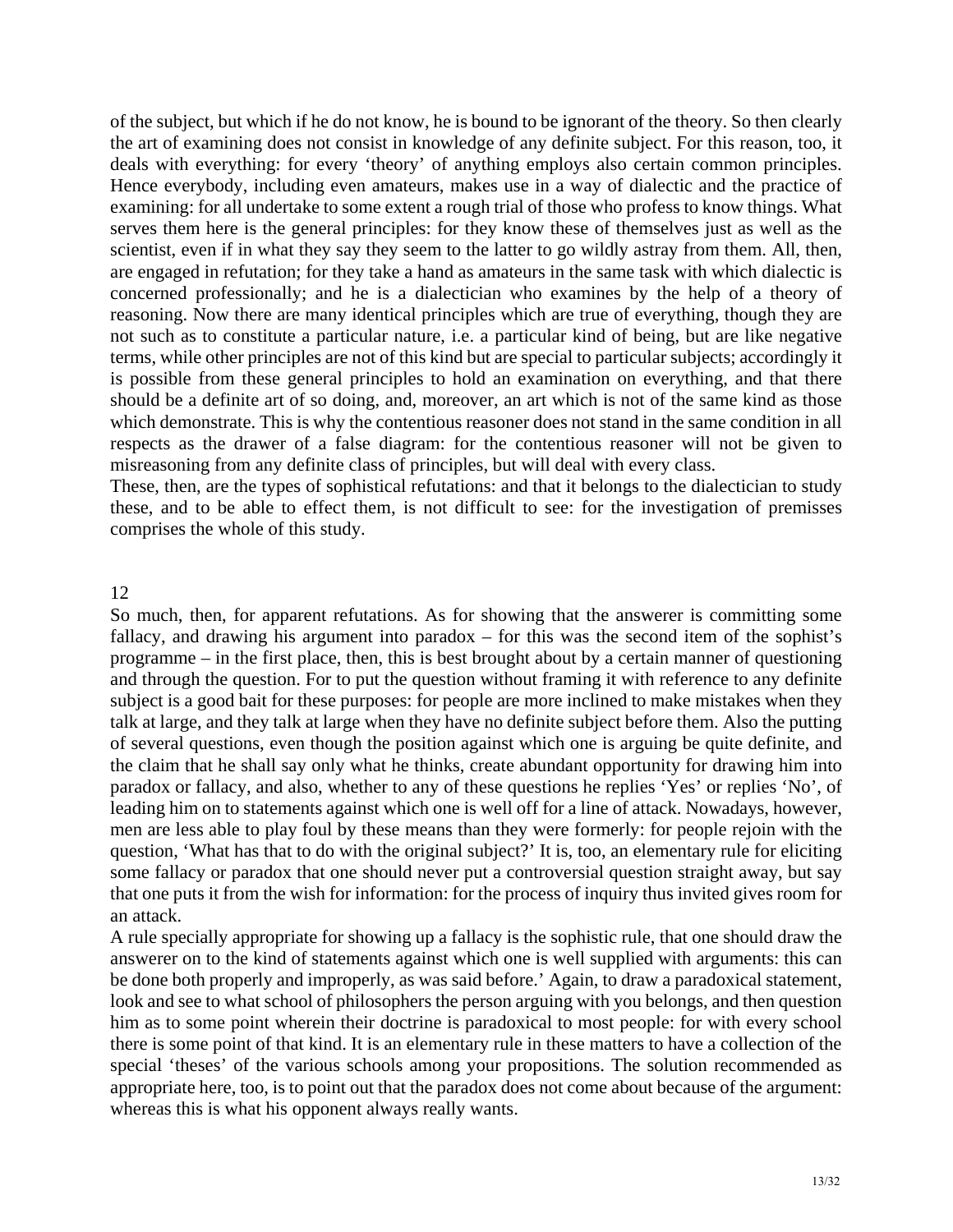Moreover, argue from men's wishes and their professed opinions. For people do not wish the same things as they say they wish: they say what will look best, whereas they wish what appears to be to their interest: e.g. they say that a man ought to die nobly rather than to live in pleasure, and to live in honest poverty rather than in dishonourable riches; but they wish the opposite. Accordingly, a man who speaks according to his wishes must be led into stating the professed opinions of people, while he who speaks according to these must be led into admitting those that people keep hidden away: for in either case they are bound to introduce a paradox; for they will speak contrary either to men's professed or to their hidden opinions.

facts of nature: for in both ways paradoxical statements may be committed. In their view the The widest range of common-place argument for leading men into paradoxical statement is that which depends on the standards of Nature and of the Law: it is so that both Callicles is drawn as arguing in the Gorgias, and that all the men of old supposed the result to come about: for nature (they said) and law are opposites, and justice is a fine thing by a legal standard, but not by that of nature. Accordingly, they said, the man whose statement agrees with the standard of nature you should meet by the standard of the law, but the man who agrees with the law by leading him to the standard of nature was the truth, while that of the law was the opinion held by the majority. So that it is clear that they, too, used to try either to refute the answerer or to make him make paradoxical statements, just as the men of to-day do as well.

opposition to the majority, while if he speaks as do the majority, then into opposition to the Some questions are such that in both forms the answer is paradoxical; e.g. 'Ought one to obey the wise or one's father?' and 'Ought one to do what is expedient or what is just?' and 'Is it preferable to suffer injustice or to do an injury?' You should lead people, then, into views opposite to the majority and to the philosophers; if any one speaks as do the expert reasoners, lead him into reasoners. For some say that of necessity the happy man is just, whereas it is paradoxical to the many that a king should be happy. To lead a man into paradoxes of this sort is the same as to lead him into the opposition of the standards of nature and law: for the law represents the opinion of the majority, whereas philosophers speak according to the standard of nature and the truth.

# 13

view in all arguments of the following kind: If it is all the same to state a term and to state its Paradoxes, then, you should seek to elicit by means of these common-place rules. Now as for making any one babble, we have already said what we mean by 'to babble'. This is the object in definition, the 'double' and 'double of half' are the same: if then 'double' be the 'double of half', it will be the 'double of half of half'. And if, instead of 'double', 'double of half' be again put, then the same expression will be repeated three times, 'double of half of half of half'. Also 'desire is of the pleasant, isn't it?' desire is conation for the pleasant: accordingly, 'desire' is 'conation for the pleasant for the pleasant'.

terms at all, yet have their substance, viz. the things of which they are the states or affections or what not, indicated as well in their definition, they being predicated of these things. Thus e.g. 'odd' is a 'number containing a middle': but there is an 'odd number': therefore there is a 'number-containing-a-middle number'. Also, if snubness be a concavity of the nose, and there be a snub nose, there is therefore a 'concave-nose nose'. All arguments of this kind occur in dealing (1) with any relative terms which not only have relative genera, but are also themselves relative, and are rendered in relation to one and the same thing, as e.g. conation is conation for something, and desire is desire of something, and double is double of something, i.e. double of half: also in dealing (2) with any terms which, though they be not relative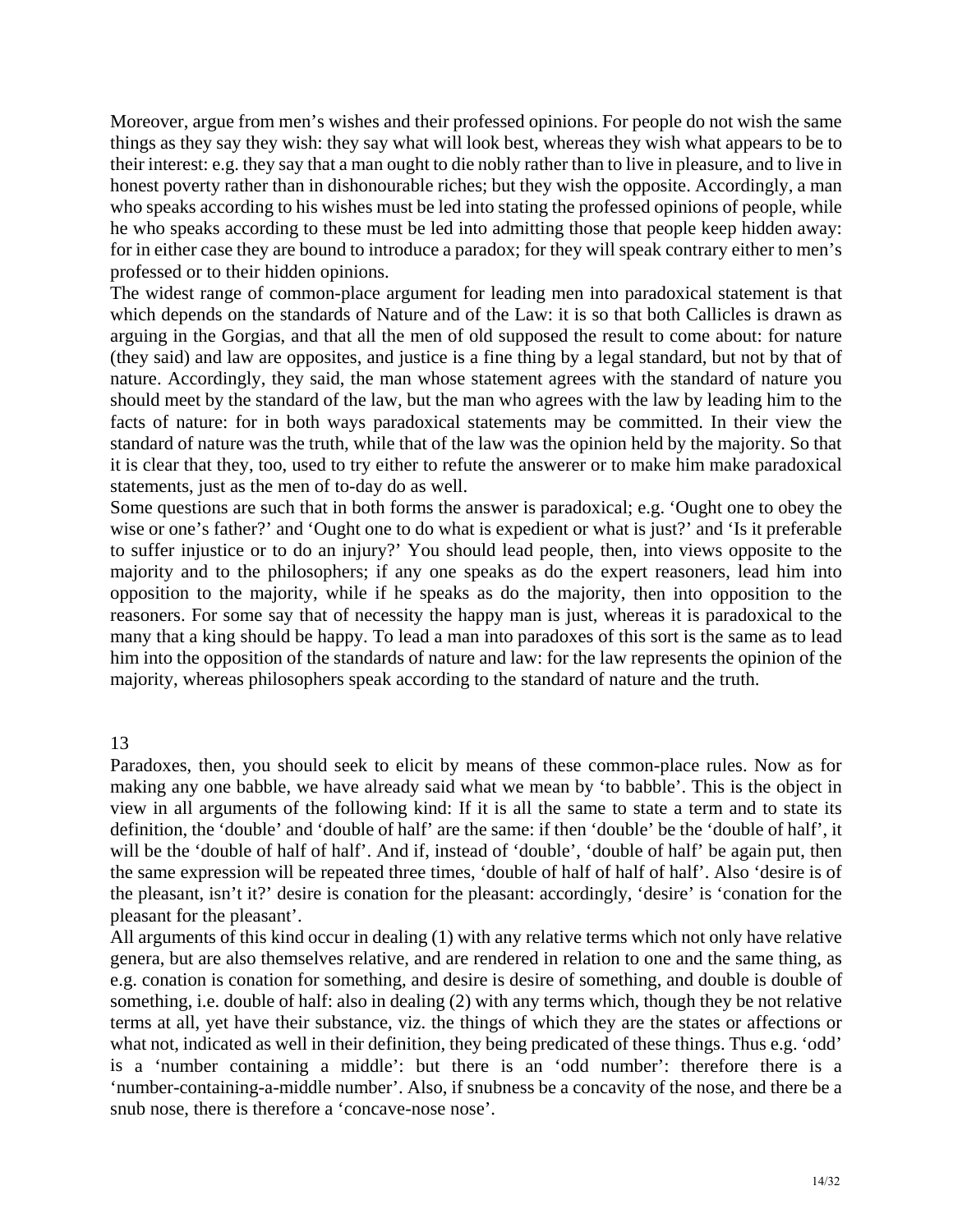People sometimes appear to produce this result, without really producing it, because they do not add the question whether the expression 'double', just by itself, has any meaning or no, and if so, whether it has the same meaning, or a different one; but they draw their conclusion straight away. Still it seems, inasmuch as the word is the same, to have the same meaning as well.

# 14

to do so without doing so, and to do so without seeming to do so. Suppose, as Protagoras used to also signifies one or other of the former: e.g. 'What is this?' 'It is Calliope'; 'it is a log'; 'it is fallacy comes about because 'this' (touto) is a common form of several inflections: for 'this' signifies sometimes 'he' (outos) and sometimes 'him' (touton). It should signify them alternately; when combined with 'is' (esti) it should be 'he', while with 'being' it should be 'him': e.g. 'Coriscus (Kopiskos) is', but 'being Coriscus' (Kopiskon). It happens in the same way in the case expression of unlike things. For, just as there we come upon a material solecism, so here we come We have said before what kind of thing 'solecism' is.' It is possible both to commit it, and to seem say that menis ('wrath') and pelex ('helmet') are masculine: according to him a man who calls wrath a 'destructress' (oulomenen) commits a solecism, though he does not seem to do so to other people, where he who calls it a 'destructor' (oulomenon) commits no solecism though he seems to do so. It is clear, then, that any one could produce this effect by art as well: and for this reason many arguments seem to lead to solecism which do not really do so, as happens in the case of refutations. Almost all apparent solecisms depend upon the word 'this' (tode), and upon occasions when the inflection denotes neither a masculine nor a feminine object but a neuter. For 'he' (outos) signifies a masculine, and 'she' (aute) feminine; but 'this' (touto), though meant to signify a neuter, often Coriscus'. Now in the masculine and feminine the inflections are all different, whereas in the neuter some are and some are not. Often, then, when 'this' (touto) has been granted, people reason as if 'him' (touton) had been said: and likewise also they substitute one inflection for another. The of feminine nouns as well, and in the case of the so-called 'chattels' that have feminine or masculine designations. For only those names which end in o and n, have the designation proper to a chattel, e.g. xulon ('log'), schoinion ('rope'); those which do not end so have that of a masculine or feminine object, though some of them we apply to chattels: e.g. askos ('wineskin') is a masculine noun, and kline ('bed') a feminine. For this reason in cases of this kind as well there will be a difference of the same sort between a construction with 'is' (esti) or with 'being' (to einai). Also, Solecism resembles in a certain way those refutations which are said to depend on the like upon a verbal: for 'man' is both a 'matter' for expression and also a 'word': and so is white'.

It is clear, then, that for solecisms we must try to construct our argument out of the aforesaid inflections.

These, then, are the types of contentious arguments, and the subdivisions of those types, and the methods for conducting them aforesaid. But it makes no little difference if the materials for putting the question be arranged in a certain manner with a view to concealment, as in the case of dialectics. Following then upon what we have said, this must be discussed first.

15

With a view then to refutation, one resource is length – for it is difficult to keep several things in view at once; and to secure length the elementary rules that have been stated before should be employed. One resource, on the other hand, is speed; for when people are left behind they look ahead less. Moreover, there is anger and contentiousness, for when agitated everybody is less able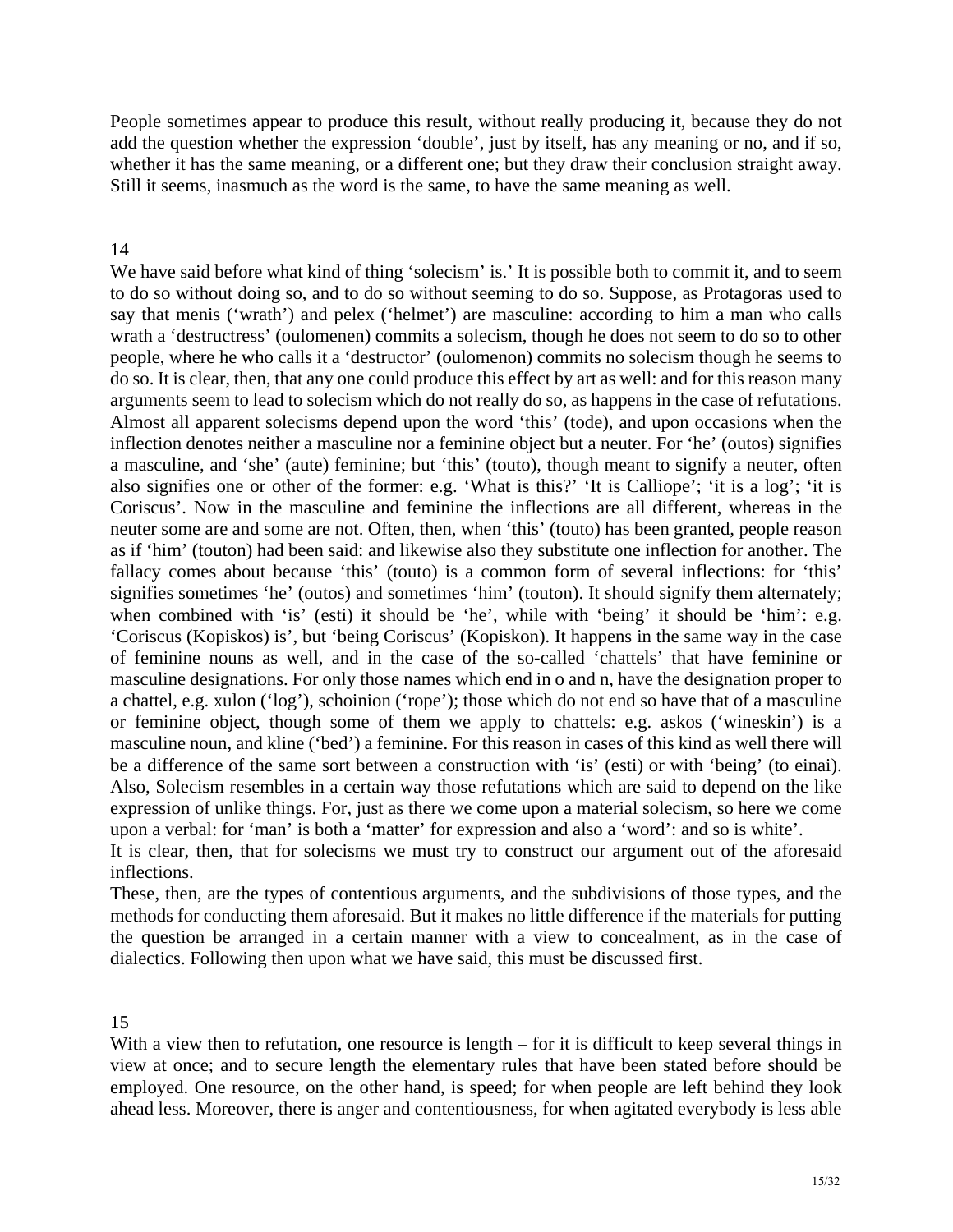to take care of himself. Elementary rules for producing anger are to make a show of the wish to play foul, and to be altogether shameless. Moreover, there is the putting of one's questions alternately, whether one has more than one argument leading to the same conclusion, or whether one has arguments to show both that something is so, and that it is not so: for the result is that he has to be on his guard at the same time either against more than one line, or against contrary lines, of argument. In general, all the methods described before of producing concealment are useful also for purposes of contentious argument: for the object of concealment is to avoid detection, and the object of this is to deceive.

To counter those who refuse to grant whatever they suppose to help one's argument, one should put induction is done you should often not put the universal as a question, but take it for granted and use it: for sometimes people themselves suppose that they have granted it, and also appear to the udience to have done so, for they remember the induction and assume that the questions could not a have been put for nothing. In cases where there is no term to indicate the universal, still you should the question negatively, as though desirous of the opposite answer, or at any rate as though one put the question without prejudice; for when it is obscure what answer one wants to secure, people are less refractory. Also when, in dealing with particulars, a man grants the individual case, when the avail yourself of the resemblance of the particulars to suit your purpose; for resemblance often escapes detection. Also, with a view to obtaining your premiss, you ought to put it in your question side by side with its contrary. E.g. if it were necessary to secure the admission that 'A man should obey his father in everything', ask 'Should a man obey his parents in everything, or disobey them in everything?'; and to secure that 'A number multiplied by a large number is a large number', ask 'Should one agree that it is a large number or a small one?' For then, if compelled to choose, one will be more inclined to think it a large one: for the placing of their contraries close beside them makes things look big to men, both relatively and absolutely, and worse and better.

A strong appearance of having been refuted is often produced by the most highly sophistical of all the unfair tricks of questioners, when without proving anything, instead of putting their final proposition as a question, they state it as a conclusion, as though they had proved that 'Therefore so-and-so is not true'.

It is also a sophistical trick, when a paradox has been laid down, first to propose at the start some view that is generally accepted, and then claim that the answerer shall answer what he thinks about it, and to put one's question on matters of that kind in the form 'Do you think that...?' For then, if the question be taken as one of the premisses of one's argument, either a refutation or a paradox is bound to result; if he grants the view, a refutation; if he refuses to grant it or even to admit it as the received opinion, a paradox; if he refuses to grant it, but admits that it is the received opinion, something very like a refutation, results.

other lines of attack, while in answering, if a man perceives this being done beforehand, he should Moreover, just as in rhetorical discourses, so also in those aimed at refutation, you should examine the discrepancies of the answerer's position either with his own statements, or with those of persons whom he admits to say and do aright, moreover with those of people who are generally supposed to bear that kind of character, or who are like them, or with those of the majority or of all men. Also just as answerers, too, often, when they are in process of being confuted, draw a distinction, if their confutation is just about to take place, so questioners also should resort to this from time to time to counter objectors, pointing out, supposing that against one sense of the words the objection holds, but not against the other, that they have taken it in the latter sense, as e.g. Cleophon does in the Mandrobulus. They should also break off their argument and cut down their put in his objection and have his say first. One should also lead attacks sometimes against positions other than the one stated, on the understood condition that one cannot find lines of attack against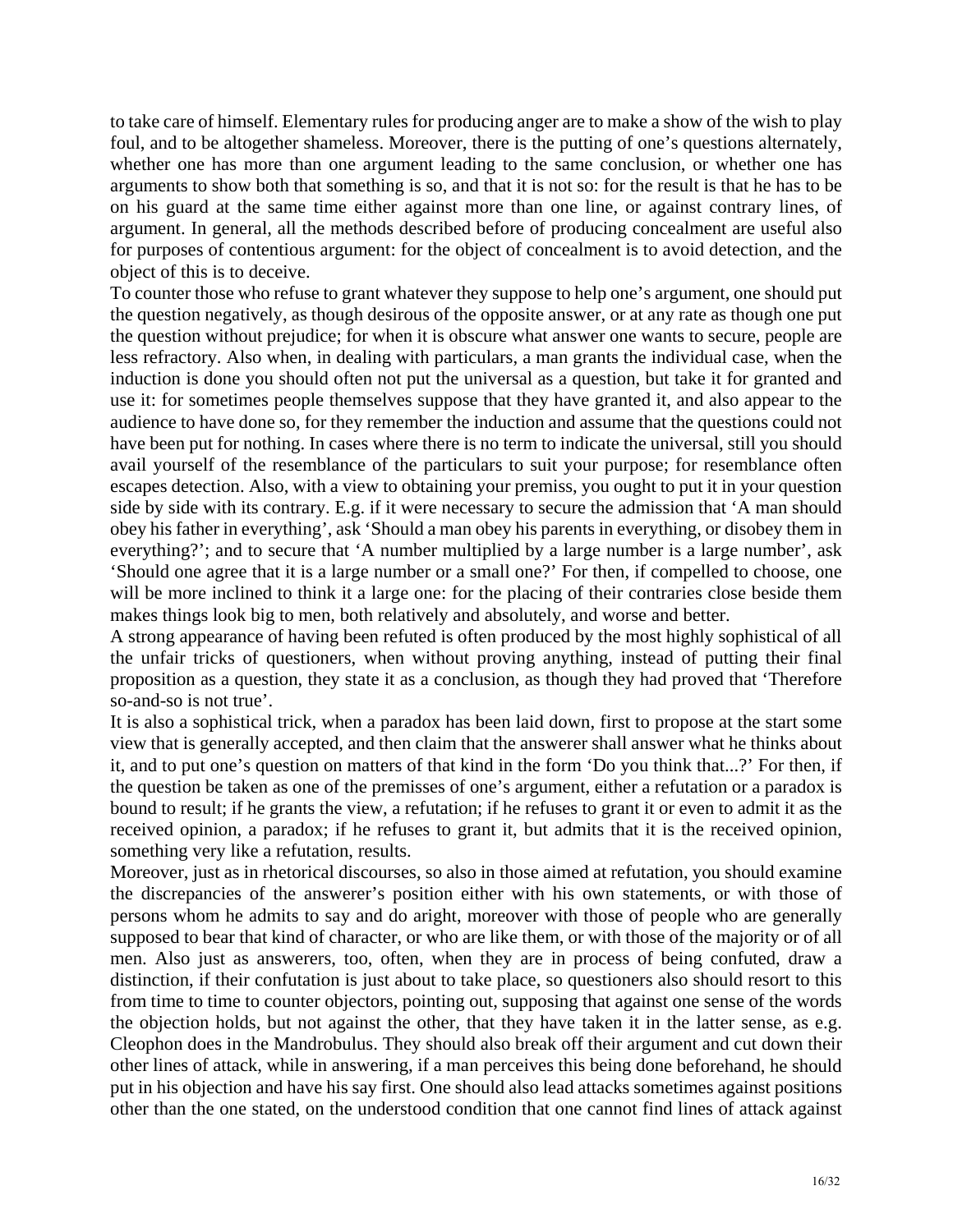the view laid down, as Lycophron did when ordered to deliver a eulogy upon the lyre. To counter those who demand 'Against what are you directing your effort?', since one is generally thought bound to state the charge made, while, on the other hand, some ways of stating it make the defence too easy, you should state as your aim only the general result that always happens in refutations, namely the contradiction of his thesis – viz. that your effort is to deny what he has affirmed, or to affirm what he denied: don't say that you are trying to show that the knowledge of contraries is, or is not, the same. One must not ask one's conclusion in the form of a premiss, while some conclusions should not even be put as questions at all; one should take and use it as granted.

### 16

We have now therefore dealt with the sources of questions, and the methods of questioning in contentious disputations: next we have to speak of answering, and of how solutions should be made, and of what requires them, and of what use is served by arguments of this kind.

The use of them, then, is, for philosophy, twofold. For in the first place, since for the most part they depend upon the expression, they put us in a better condition for seeing in how many senses any term is used, and what kind of resemblances and what kind of differences occur between things and between their names. In the second place they are useful for one's own personal researches; for the man who is easily committed to a fallacy by some one else, and does not perceive it, is likely to incur this fate of himself also on many occasions. Thirdly and lastly, they further contribute to one's reputation, viz. the reputation of being well trained in everything, and not inexperienced in anything: for that a party to arguments should find fault with them, if he cannot definitely point out their weakness, creates a suspicion, making it seem as though it were not the truth of the matter but merely inexperience that put him out of temper.

enhanced by training, so it is with arguments too, so that supposing we are unpractised, even though a point be clear to us, we are often too late for the right moment. Sometimes too it happens as with diagrams; for there we can sometimes analyse the figure, but not construct it again: so too in refutations, though we know the thing on which the connexion of the argument depends, we still Answerers may clearly see how to meet arguments of this kind, if our previous account was right of the sources whence fallacies came, and also our distinctions adequate of the forms of dishonesty in putting questions. But it is not the same thing take an argument in one's hand and then to see and solve its faults, as it is to be able to meet it quickly while being subjected to questions: for what we know, we often do not know in a different context. Moreover, just as in other things speed is are at a loss to split the argument apart.

# 17

have to beware of, is not being refuted, but seeming to be, because of course the asking of amphibolies and of questions that turn upon ambiguity, and all the other tricks of that kind, conceal First then, just as we say that we ought sometimes to choose to prove something in the general estimation rather than in truth, so also we have sometimes to solve arguments rather in the general estimation than according to the truth. For it is a general rule in fighting contentious persons, to treat them not as refuting, but as merely appearing to refute: for we say that they don't really prove their case, so that our object in correcting them must be to dispel the appearance of it. For if refutation be an unambiguous contradiction arrived at from certain views, there could be no need to draw distinctions against amphiboly and ambiguity: they do not effect a proof. The only motive for drawing further distinctions is that the conclusion reached looks like a refutation. What, then, we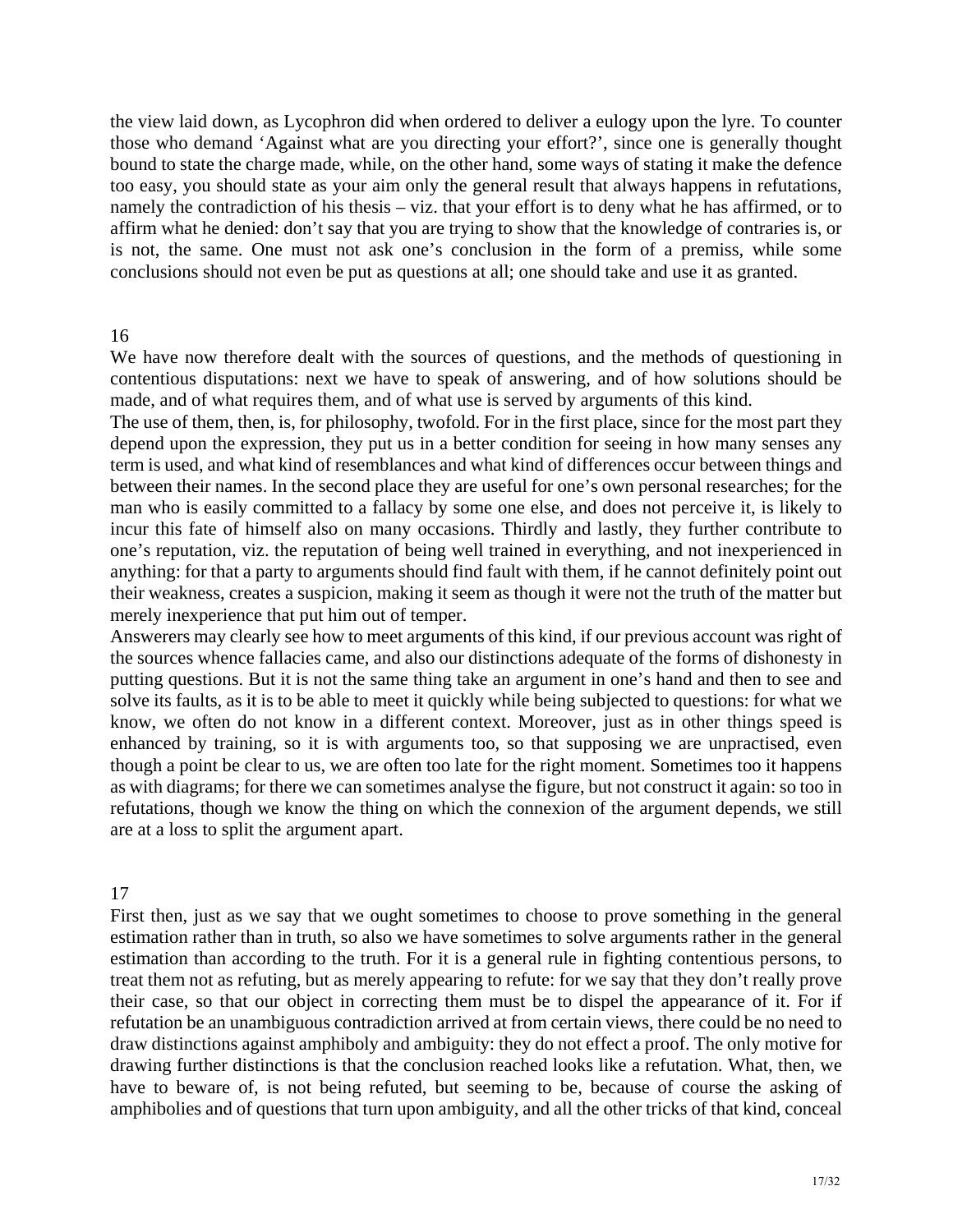even a genuine refutation, and make it uncertain who is refuted and who is not. For since one has the right at the end, when the conclusion is drawn, to say that the only denial made of One's statement is ambiguous, no matter how precisely he may have addressed his argument to the very same point as oneself, it is not clear whether one has been refuted: for it is not clear whether at the moment one is speaking the truth. If, on the other hand, one had drawn a distinction, and questioned him on the ambiguous term or the amphiboly, the refutation would not have been a matter of uncertainty. Also what is incidentally the object of contentious arguers, though less so nowadays than formerly, would have been fulfilled, namely that the person questioned should answer either 'Yes' or 'No': whereas nowadays the improper forms in which questioners put their questions compel the party questioned to add something to his answer in correction of the faultiness of the proposition as put: for certainly, if the questioner distinguishes his meaning adequately, the answerer is bound to reply either 'Yes' or 'No'.

If any one is going to suppose that an argument which turns upon ambiguity is a refutation, it will be impossible for an answerer to escape being refuted in a sense: for in the case of visible objects one is bound of necessity to deny the term one has asserted, and to assert what one has denied. For the remedy which some people have for this is quite unavailing. They say, not that Coriscus is both musical and unmusical, but that this Coriscus is musical and this Coriscus unmusical. But this will not do, for to say 'this Coriscus is unmusical', or 'musical', and to say 'this Coriscus' is so, is to use the same expression: and this he is both affirming and denying at once. 'But perhaps they do not mean the same.' Well, nor did the simple name in the former case: so where is the difference? If, however, he is to ascribe to the one person the simple title 'Coriscus', while to the other he is to add the prefix 'one' or 'this', he commits an absurdity: for the latter is no more applicable to the one than to the other: for to whichever he adds it, it makes no difference.

All the same, since if a man does not distinguish the senses of an amphiboly, it is not clear whether he has been confuted or has not been confuted, and since in arguments the right to distinguish them is granted, it is evident that to grant the question simply without drawing any distinction is a mistake, so that, even if not the man himself, at any rate his argument looks as though it had been refuted. It often happens, however, that, though they see the amphiboly, people hesitate to draw such distinctions, because of the dense crowd of persons who propose questions of the kind, in order that they may not be thought to be obstructionists at every turn: then, though they would never have supposed that that was the point on which the argument turned, they often find themselves faced by a paradox. Accordingly, since the right of drawing the distinction is granted, one should not hesitate, as has been said before.

amphiboly would not have existed either, but either genuine refutation or none. For what is the the death of discussion. Rather, the case is like as though different things has actually had the same name applied to them. If then, one should not give a single answer to two questions, it is evident If people never made two questions into one question, the fallacy that turns upon ambiguity and difference between asking 'Are Callias and Themistocles musical?' and what one might have asked if they, being different, had had one name? For if the term applied means more than one thing, he has asked more than one question. If then it be not right to demand simply to be given a single answer to two questions, it is evident that it is not proper to give a simple answer to any ambiguous question, not even if the predicate be true of all the subjects, as some claim that one should. For this is exactly as though he had asked 'Are Coriscus and Callias at home or not at home?', supposing them to be both in or both out: for in both cases there is a number of propositions: for though the simple answer be true, that does not make the question one. For it is possible for it to be true to answer even countless different questions when put to one, all together with either a 'Yes' or a 'No': but still one should not answer them with a single answer: for that is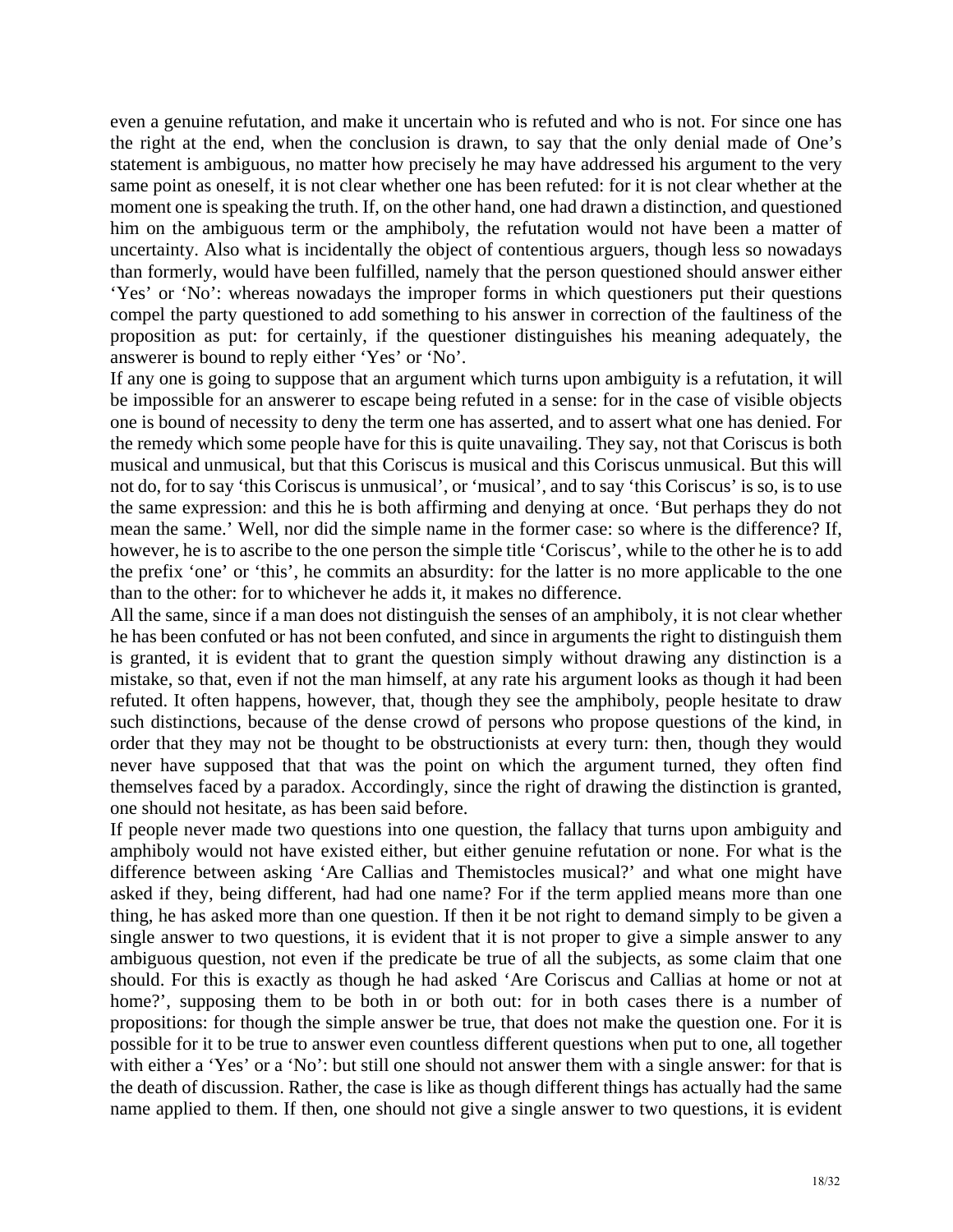that we should not say simply 'Yes' or 'No' in the case of ambiguous terms either: for the remark is simply a remark, not an answer at all, although among disputants such remarks are loosely deemed to be answers, because they do not see what the consequence is.

As we said, then, inasmuch as certain refutations are generally taken for such, though not such really, in the same way also certain solutions will be generally taken for solutions, though not really such. Now these, we say, must sometimes be advanced rather than the true solutions in contentious reasonings and in the encounter with ambiguity. The proper answer in saying what one thinks is to say 'Granted'; for in that way the likelihood of being refuted on a side issue is minimized. If, on the other hand, one is compelled to say something paradoxical, one should then be most careful to add that 'it seems' so: for in that way one avoids the impression of being either refuted or paradoxical. Since it is clear what is meant by 'begging the original question', and people think that they must at all costs overthrow the premisses that lie near the conclusion, and plead in excuse for refusing to grant him some of them that he is begging the original question, so whenever any one claims from us a point such as is bound to follow as a consequence from our thesis, but is false or paradoxical, we must plead the same: for the necessary consequences are generally held to be a part of the thesis itself. Moreover, whenever the universal has been secured not under a definite name, but by a comparison of instances, one should say that the questioner assumes it not in the sense in which it was granted nor in which he proposed it in the premiss: for this too is a point upon which a refutation often depends.

If one is debarred from these defences one must pass to the argument that the conclusion has not been properly shown, approaching it in the light of the aforesaid distinction between the different kinds of fallacy.

But observe; man belongs to the animal kingdom, doesn't he?' Yes. 'Then man is the property of In the case, then, of names that are used literally one is bound to answer either simply or by drawing a distinction: the tacit understandings implied in our statements, e.g. in answer to questions that are not put clearly but elliptically – it is upon this that the consequent refutation depends. For example, 'Is what belongs to Athenians the property of Athenians?' Yes. 'And so it is likewise in other cases. the animal kingdom.' But this is a fallacy: for we say that man 'belongs to' the animal kingdom because he is an animal, just as we say that Lysander 'belongs to' the Spartans, because he is a Spartan. It is evident, then, that where the premiss put forward is not clear, one must not grant it simply.

Whenever of two things it is generally thought that if the one is true the other is true of necessity, whereas, if the other is true, the first is not true of necessity, one should, if asked which of them is true, grant the smaller one: for the larger the number of premisses, the harder it is to draw a conclusion from them. If, again, the sophist tries to secure that has a contrary while B has not, suppose what he says is true, you should say that each has a contrary, only for the one there is no established name.

'maxims' both true opinions and general assertions) or like the doctrine 'the diagonal of a square is the uncertainty in which of the two senses the premiss contains the truth, one will not be thought to Since, again, in regard to some of the views they express, most people would say that any one who did not admit them was telling a falsehood, while they would not say this in regard to some, e.g. to any matters whereon opinion is divided (for most people have no distinct view whether the soul of animals is destructible or immortal), accordingly (1) it is uncertain in which of two senses the premiss proposed is usually meant – whether as maxims are (for people call by the name of incommensurate with its side': and moreover (2) whenever opinions are divided as to the truth, we then have subjects of which it is very easy to change the terminology undetected. For because of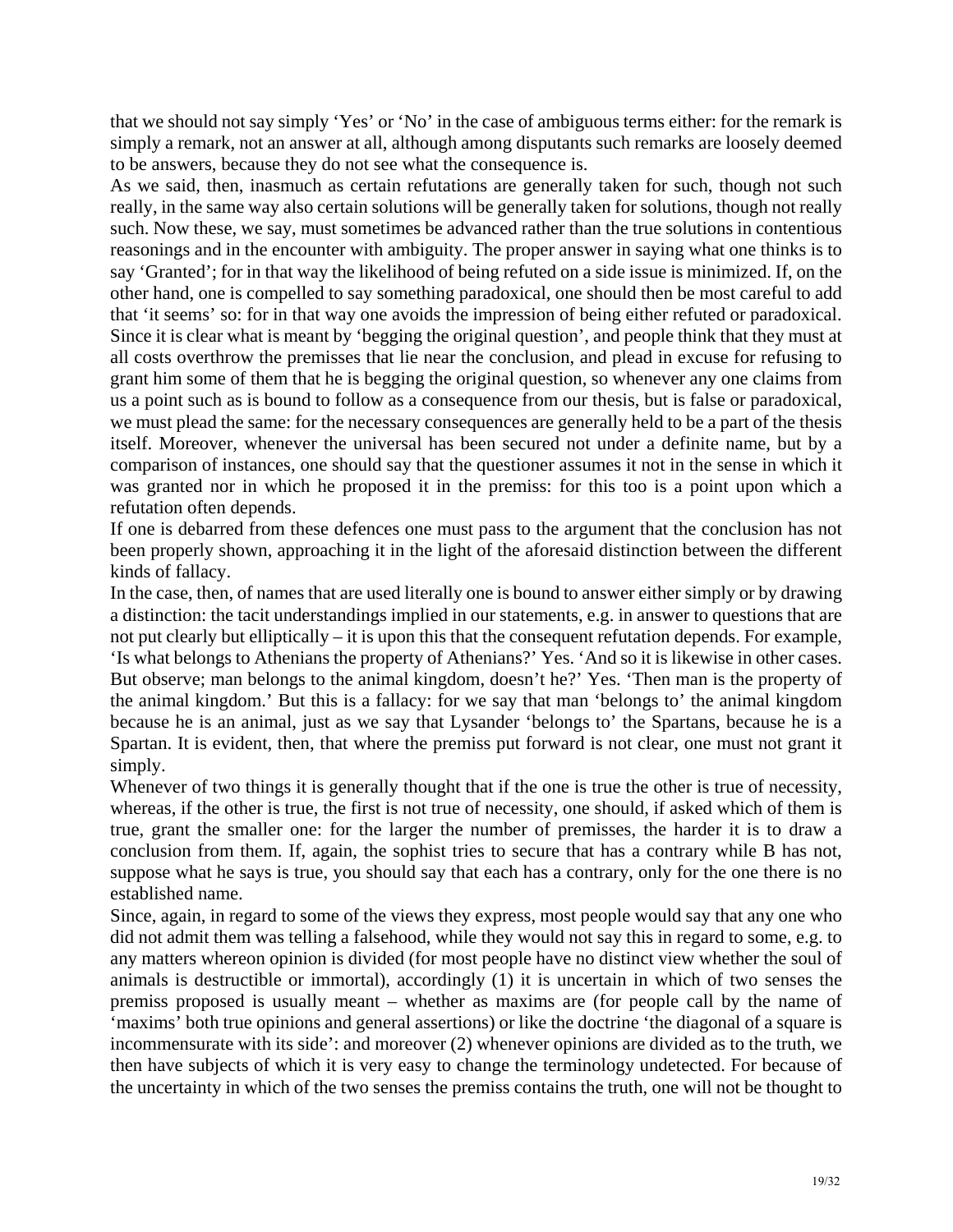be playing any trick, while because of the division of opinion, one will not be thought to be telling a falsehood. Change the terminology therefore, for the change will make the position irrefutable. Moreover, whenever one foresees any question coming, one should put in one's objection and have one's say beforehand: for by doing so one is likely to embarrass the questioner most effectually.

### 18

Inasmuch as a proper solution is an exposure of false reasoning, showing on what kind of question the falsity depends, and whereas 'false reasoning' has a double meaning – for it is used either if a some have a true and others a false conclusion, those that are false in respect of their conclusion it is false conclusion has been proved, or if there is only an apparent proof and no real one – there must be both the kind of solution just described, and also the correction of a merely apparent proof, so as to show upon which of the questions the appearance depends. Thus it comes about that one solves arguments that are properly reasoned by demolishing them, whereas one solves merely apparent arguments by drawing distinctions. Again, inasmuch as of arguments that are properly reasoned possible to solve in two ways; for it is possible both by demolishing one of the premisses asked, and by showing that the conclusion is not the real state of the case: those, on the other hand, that are false in respect of the premisses can be solved only by a demolition of one of them; for the conclusion is true. So that those who wish to solve an argument should in the first place look and see if it is properly reasoned, or is unreasoned; and next, whether the conclusion be true or false, in order that we may effect the solution either by drawing some distinction or by demolishing something, and demolishing it either in this way or in that, as was laid down before. There is a very great deal of difference between solving an argument when being subjected to questions and when not: for to foresee traps is difficult, whereas to see them at one's leisure is easier.

#### 19

the proof that 'speaking of the silent' is possible, the conclusion has a double meaning, while in the proof that 'he who knows does not understand what he knows' one of the questions contains an mphiboly. Also the double-edged saying is true in one context but not in another: it means a something that is and something that is not. Of the refutations, then, that depend upon ambiguity and amphiboly some contain some question with more than one meaning, while others contain a conclusion bearing a number of senses: e.g. in

Whenever, then, the many senses lie in the conclusion no refutation takes place unless the sophist secures as well the contradiction of the conclusion he means to prove; e.g. in the proof that 'seeing of the blind' is possible: for without the contradiction there was no refutation. Whenever, on the other hand, the many senses lie in the questions, there is no necessity to begin by denying the double-edged premiss: for this was not the goal of the argument but only its support. At the start, then, one should reply with regard to an ambiguity, whether of a term or of a phrase, in this manner, that 'in one sense it is so, and in another not so', as e.g. that 'speaking of the silent' is in one sense possible but in another not possible: also that in one sense 'one should do what must needs be done', but not in another: for 'what must needs be' bears a number of senses. If, however, the ambiguity escapes one, one should correct it at the end by making an addition to the question: 'Is speaking of the silent possible?' 'No, but to speak of while he is silent is possible.' Also, in cases which contain the ambiguity in their premisses, one should reply in like manner: 'Do people then not understand what they know? 'Yes, but not those who know it in the manner described': for it is not the same thing to say that 'those who know cannot understand what they know', and to say that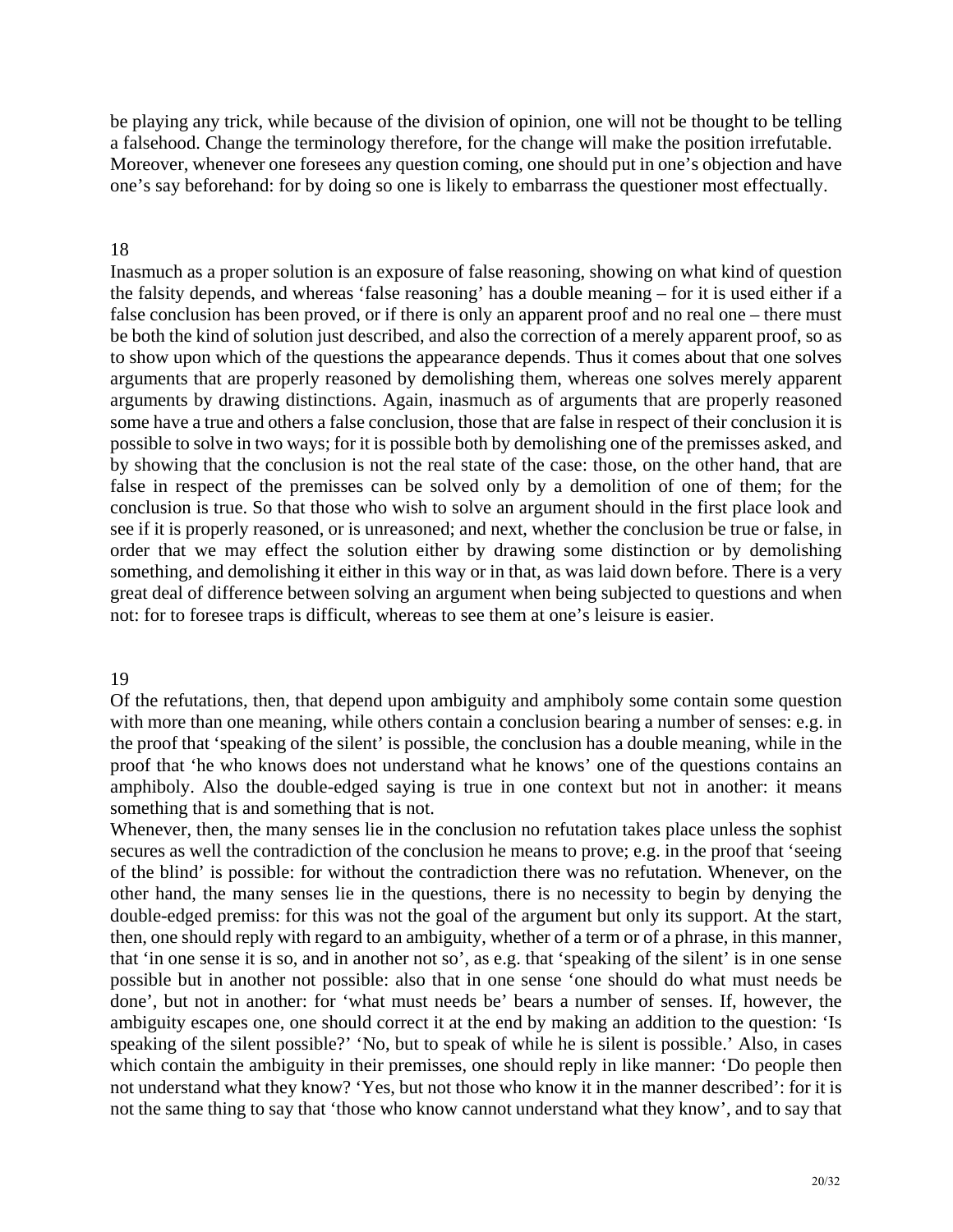'those who know something in this particular manner cannot do so'. In general, too, even though he draws his conclusion in a quite unambiguous manner, one should contend that what he has negated is not the fact which one has asserted but only its name; and that therefore there is no refutation.

# 20

It is evident also how one should solve those refutations that depend upon the division and of amphiboly in the questions, but it really depends upon combination. For the meaning that combination of words: for if the expression means something different when divided and when combined, as soon as one's opponent draws his conclusion one should take the expression in the contrary way. All such expressions as the following depend upon the combination or division of the words: 'Was X being beaten with that with which you saw him being beaten?' and 'Did you see him being beaten with that with which he was being beaten?' This fallacy has also in it an element depends upon the division of the words is not really a double meaning (for the expression when divided is not the same), unless also the word that is pronounced, according to its breathing, as eros and eros is a case of double meaning. (In writing, indeed, a word is the same whenever it is written of the same letters and in the same manner – and even there people nowadays put marks at the side to show the pronunciation – but the spoken words are not the same.) Accordingly an expression that depends upon division is not an ambiguous one. It is evident also that not all refutations depend upon ambiguity as some people say they do.

but not «You are born-in-the-present-moment».' Again, 'Could you do what you can, and as you can?' 'Yes.' 'But when not harping, you have the power to harp: and therefore you could harp when not harping.' 'No: he has not the power to harp-while-not-harping; merely, when he is not doing it, he has the power to do it.' Some people solve this last refutation in another way as well. The answerer, then, must divide the expression: for 'I-saw-a-man-being-beaten with my eyes' is not the same as to say 'I saw a man being-beaten-with-my-eyes'. Also there is the argument of Euthydemus proving 'Then you know now in Sicily that there are triremes in Piraeus': and again, 'Can a good man who is a cobbler be bad?' 'No.' 'But a good man may be a bad cobbler: therefore a good cobbler will be bad.' Again, 'Things the knowledge of which is good, are good things to learn, aren't they?' 'Yes.' 'The knowledge, however, of evil is good: therefore evil is a good thing to know.' 'Yes. But, you see, evil is both evil and a thing-to-learn, so that evil is an evil-thing-to-learn, although the knowledge of evils is good.' Again, 'Is it true to say in the present moment that you are born?' 'Yes.' 'Then you are born in the present moment.' 'No; the expression as divided has a different meaning: for it is true to say-in-the-present-moment that «you are born», For, they say, if he has granted that he can do anything in the way he can, still it does not follow that he can harp when not harping: for it has not been granted that he will do anything in every way in which he can; and it is not the same thing' to do a thing in the way he can' and 'to do it in every way in which he can'. But evidently they do not solve it properly: for of arguments that depend upon the same point the solution is the same, whereas this will not fit all cases of the kind nor yet all ways of putting the questions: it is valid against the questioner, but not against his argument.

21

Accentuation gives rise to no fallacious arguments, either as written or as spoken, except perhaps some few that might be made up; e.g. the following argument. 'Is ou katalueis a house?' 'Yes.' 'Is then ou katalueis the negation of katalueis?' 'Yes.' 'But you said that ou katalueis is a house: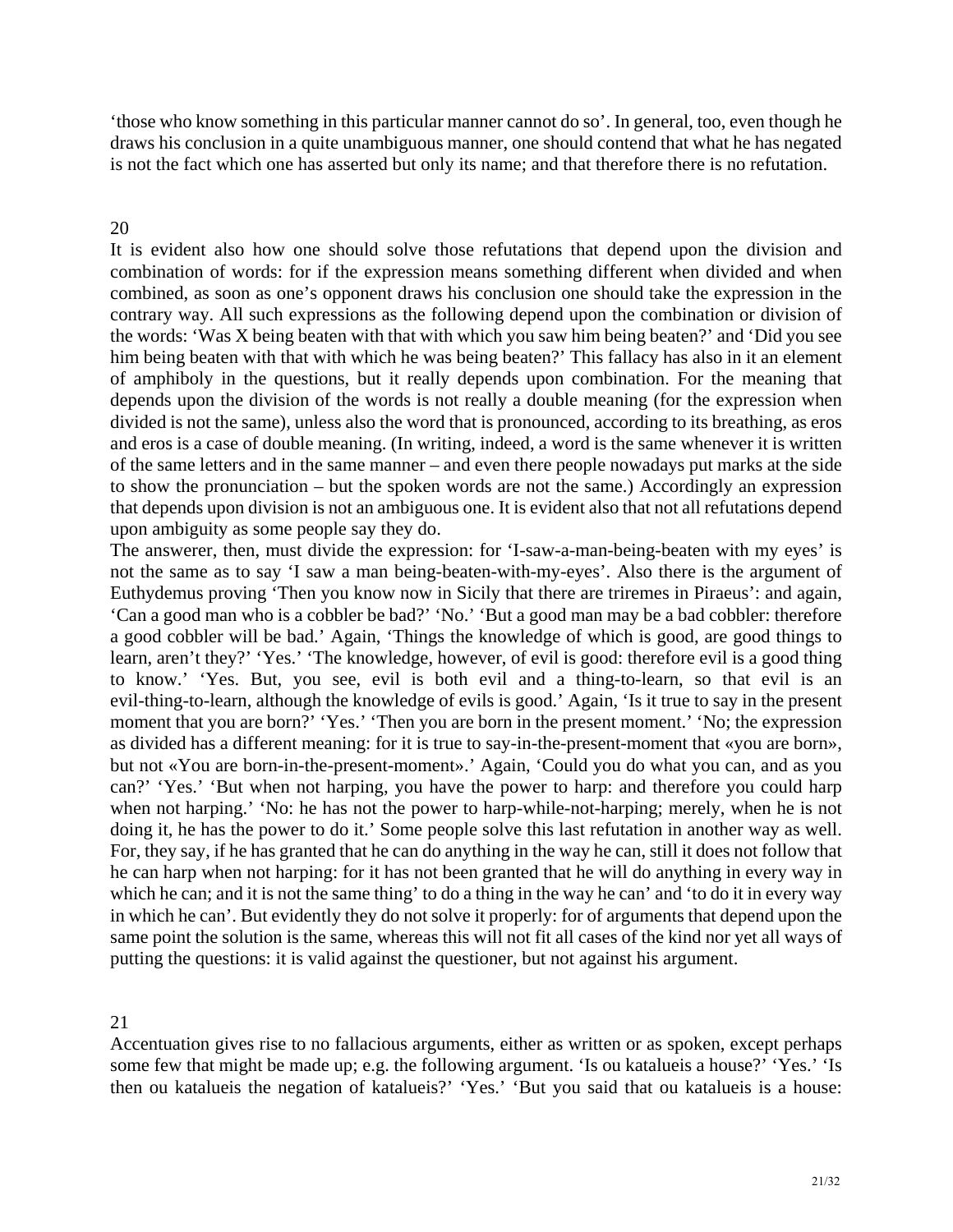therefore the house is a negation.' How one should solve this, is clear: for the word does not mean the same when spoken with an acuter and when spoken with a graver accent.

### 22

the other things that have a like expression. For the listener adds the rest by himself, thinking the meaning to be alike: whereas really the meaning is not alike, though it appears to be so because of the expression. The same thing happens here as happens in cases of ambiguity: for in dealing with ambiguous expressions the tyro in argument supposes the sophist to have negated the fact which he It is clear also how one must meet those fallacies that depend on the identical expressions of things that are not identical, seeing that we are in possession of the kinds of predications. For the one man, say, has granted, when asked, that a term denoting a substance does not belong as an attribute, while the other has shown that some attribute belongs which is in the Category of Relation or of Quantity, but is usually thought to denote a substance because of its expression; e.g. in the following argument: 'Is it possible to be doing and to have done the same thing at the same time?' 'No.' 'But, you see, it is surely possible to be seeing and to have seen the same thing at the same time, and in the same aspect.' Again, 'Is any mode of passivity a mode of activity?' 'No.' 'Then «he is cut», «he is burnt», «he is struck by some sensible object» are alike in expression and all denote some form of passivity, while again «to say», «to run», «to see» are like one like one another in expression: but, you see, «to see» is surely a form of being struck by a sensible object; therefore it is at the same time a form of passivity and of activity.' Suppose, however, that in that case any one, after granting that it is not possible to do and to have done the same thing in the same time, were to say that it is possible to see and to have seen it, still he has not yet been refuted, suppose him to say that 'to see' is not a form of 'doing' (activity) but of 'passivity': for this question is required as well, though he is supposed by the listener to have already granted it, when he granted that 'to cut' is a form of present, and 'to have cut' a form of past, activity, and so on with (the tyro) affirmed, and not merely the name: whereas there still wants the question whether in using the ambiguous term he had a single meaning in view: for if he grants that that was so, the refutation will be effected.

afterwards has not: for a man will no longer have ten dice even though he has only lost one die. No: rather it is that he has lost what he had before and has not now; but there is no necessity for him to have lost as much or as many things as he has not now. So then, he asks the questions as to what he has, and draws the conclusion as to the whole number that he has: for ten is a number. If then he had Like the above are also the following arguments. It is asked if a man has lost what he once had and asked to begin with, whether a man no longer having the number of things he once had has lost the whole number, no one would have granted it, but would have said 'Either the whole number or one of them'. Also there is the argument that 'a man may give what he has not got': for he has not got only one die. No: rather it is that he has given not what he had not got, but in a manner in which he had not got it, viz. just the one. For the word 'only' does not signify a particular substance or quality or number, but a manner relation, e.g. that it is not coupled with any other. It is therefore just as if he had asked 'Could a man give what he has not got?' and, on being given the answer 'No', were to ask if a man could give a thing quickly when he had not got it quickly, and, on this being granted, were to conclude that 'a man could give what he had not got'. It is quite evident that he has not proved his point: for to 'give quickly' is not to give a thing, but to give in a certain manner; and a man could certainly give a thing in a manner in which he has not got it, e.g. he might have got it with pleasure and give it with pain.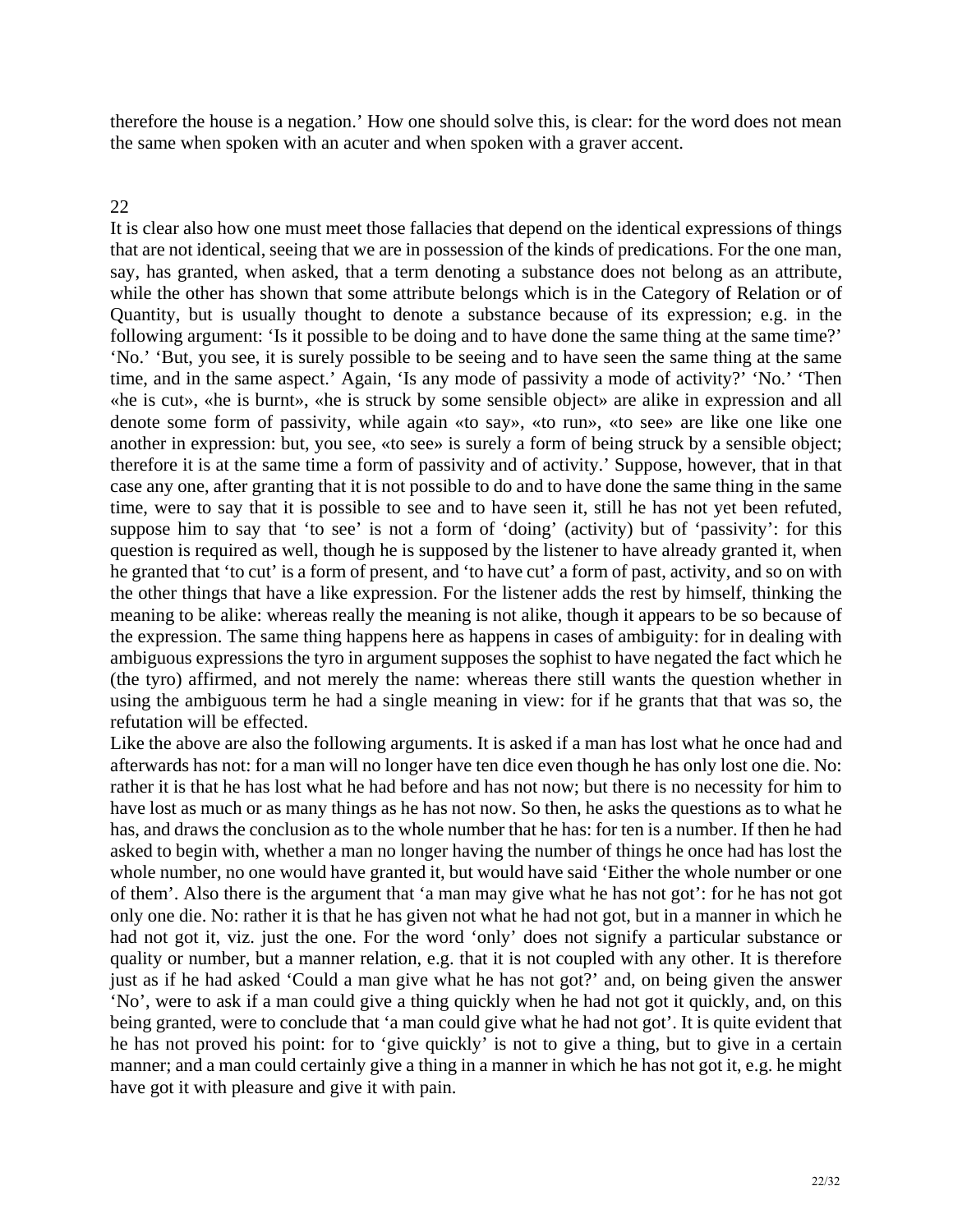Like these are also all arguments of the following kind: 'Could a man strike a blow with a hand which he has not got, or see with an eye which he has not got?' For he has not got only one eye. Some people solve this case, where a man has more than one eye, or more than one of anything else, by saying also that he has only one. Others also solve it as they solve the refutation of the view that 'what a man has, he has received': for A gave only one vote; and certainly B, they say, has only one vote from A. Others, again, proceed by demolishing straight away the proposition asked, and admitting that it is quite possible to have what one has not received; e.g. to have received sweet wine, but then, owing to its going bad in the course of receipt, to have it sour. But, as was said also above,' all these persons direct their solutions against the man, not against his argument. For if this were a genuine solution, then, suppose any one to grant the opposite, he could find no solution, just as happens in other cases; e.g. suppose the true solution to be 'So-and-so is partly true and partly not', then, if the answerer grants the expression without any qualification, the sophist's conclusion follows. If, on the other hand, the conclusion does not follow, then that could not be the true solution: and what we say in regard to the foregoing examples is that, even if all the sophist's premisses be granted, still no proof is effected.

method.' No: 'what' he knows, means' every single thing' he knows, individually; but this does not Moreover, the following too belong to this group of arguments. 'If something be in writing did some one write it?' 'Yes.' 'But it is now in writing that you are seated – a false statement, though it was true at the time when it was written: therefore the statement that was written is at the same time false and true.' But this is fallacious, for the falsity or truth of a statement or opinion indicates not a substance but a quality: for the same account applies to the case of an opinion as well. Again, 'Is what a learner learns what he learns?' 'Yes.' 'But suppose some one learns «slow» quick'. Then his (the sophist's) words denote not what the learner learns but how he learns it. Also, 'Does a man tread upon what he walks through? 'Yes.' 'But X walks through a whole day.' No, rather the words denote not what he walks through, but when he walks; just as when any one uses the words 'to drink the cup' he denotes not what he drinks, but the vessel out of which he drinks. Also, 'Is it either by learning or by discovery that a man knows what he knows?' 'Yes.' 'But suppose that of a pair of things he has discovered one and learned the other, the pair is not known to him by either mean 'all the things' he knows, collectively. Again, there is the proof that there is a 'third man' distinct from Man and from individual men. But that is a fallacy, for 'Man', and indeed every general predicate, denotes not an individual substance, but a particular quality, or the being related to something in a particular manner, or something of that sort. Likewise also in the case of 'Coriscus' and 'Coriscus the musician' there is the problem, Are they the same or different?' For the one denotes an individual substance and the other a quality, so that it cannot be isolated; though it is not the isolation which creates the 'third man', but the admission that it is an individual substance. For 'Man' cannot be an individual substance, as Callias is. Nor is the case improved one whit even if one were to call the clement he has isolated not an individual substance but a quality: for there will still be the one beside the many, just as 'Man' was. It is evident then that one must not grant that what is a common predicate applying to a class universally is an individual substance, but must say that denotes either a quality, or a relation, or a quantity, or something of that kind.

23

It is a general rule in dealing with arguments that depend on language that the solution always follows the opposite of the point on which the argument turns: e.g. if the argument depends upon combination, then the solution consists in division; if upon division, then in combination. Again, if it depends on an acute accent, the solution is a grave accent; if on a grave accent, it is an acute. If it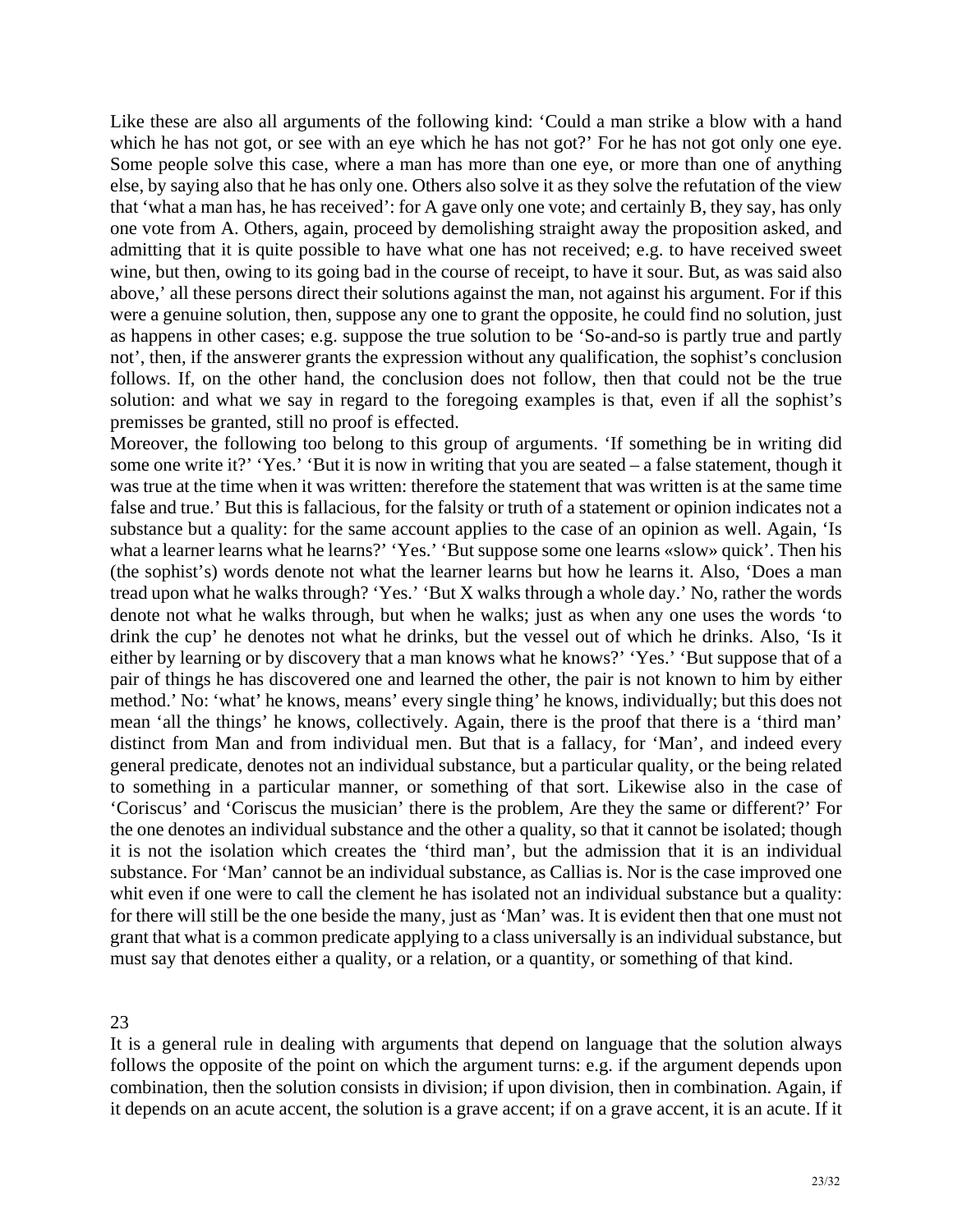depends on ambiguity, one can solve it by using the opposite term; e.g. if you find yourself calling something inanimate, despite your previous denial that it was so, show in what sense it is alive: if, on the other hand, one has declared it to be inanimate and the sophist has proved it to be animate, say how it is inanimate. Likewise also in a case of amphiboly. If the argument depends on likeness of expression, the opposite will be the solution. 'Could a man give what he has not got? 'No, not what he has not got; but he could give it in a way in which he has not got it, e.g. one die by itself.' Does a man know either by learning or by discovery each thing that he knows, singly? but not the things that he knows, collectively.' Also a man treads, perhaps, on any thing he walks through, but not on the time he walks through. Likewise also in the case of the other examples.

### 24

In dealing with arguments that depend on Accident, one and the same solution meets all cases. For since it is indeterminate when an attribute should be ascribed to a thing, in cases where it belongs to the accident of the thing, and since in some cases it is generally agreed and people admit that it belongs, while in others they deny that it need belong, we should therefore, as soon as the conclusion has been drawn, say in answer to them all alike, that there is no need for such an attribute to belong. One must, however, be prepared to adduce an example of the kind of attribute meant. All arguments such as the following depend upon Accident. 'Do you know what I am going to ask you? you know the man who is approaching', or 'the man in the mask'? 'Is the statue your work of art?' or 'Is the dog your father?' 'Is the product of a small number with a small number a small number?' For it is evident in all these cases that there is no necessity for the attribute which is true of the thing's accident to be true of the thing as well. For only to things that are indistinguishable and one in essence is it generally agreed that all the same attributes belong; whereas in the case of a good thing, to be good is not the same as to be going to be the subject of a question; nor in the case of a man approaching, or wearing a mask, is 'to be approaching' the same thing as 'to be Coriscus', so that suppose I know Coriscus, but do not know the man who is approaching, it still isn't the case that I both know and do not know the same man; nor, again, if this is mine and is also a work of art, is it therefore my work of art, but my property or thing or something else. (The solution is after the same manner in the other cases as well.)

with that case the solution stated has nothing to do. Certainly there is nothing to prevent the same argument from having a number of flaws; but it is not the exposition of any and every fault that constitutes a solution: for it is possible for a man to show that a false conclusion has been proved, but not to show on what it depends, e.g. in the case of Zeno's argument to prove that motion is Some solve these refutations by demolishing the original proposition asked: for they say that it is possible to know and not to know the same thing, only not in the same respect: accordingly, when they don't know the man who is coming towards them, but do know Corsicus, they assert that they do know and don't know the same object, but not in the same respect. Yet, as we have already remarked, the correction of arguments that depend upon the same point ought to be the same, whereas this one will not stand if one adopts the same principle in regard not to knowing something, but to being, or to being is a in a certain state, e.g. suppose that X is father, and is also yours: for if in some cases this is true and it is possible to know and not to know the same thing, yet impossible. So that even if any one were to try to establish that this doctrine is an impossible one, he still is mistaken, and even if he proved his case ten thousand times over, still this is no solution of Zeno's argument: for the solution was all along an exposition of false reasoning, showing on what its falsity depends. If then he has not proved his case, or is trying to establish even a true proposition, or a false one, in a false manner, to point this out is a true solution. Possibly, indeed,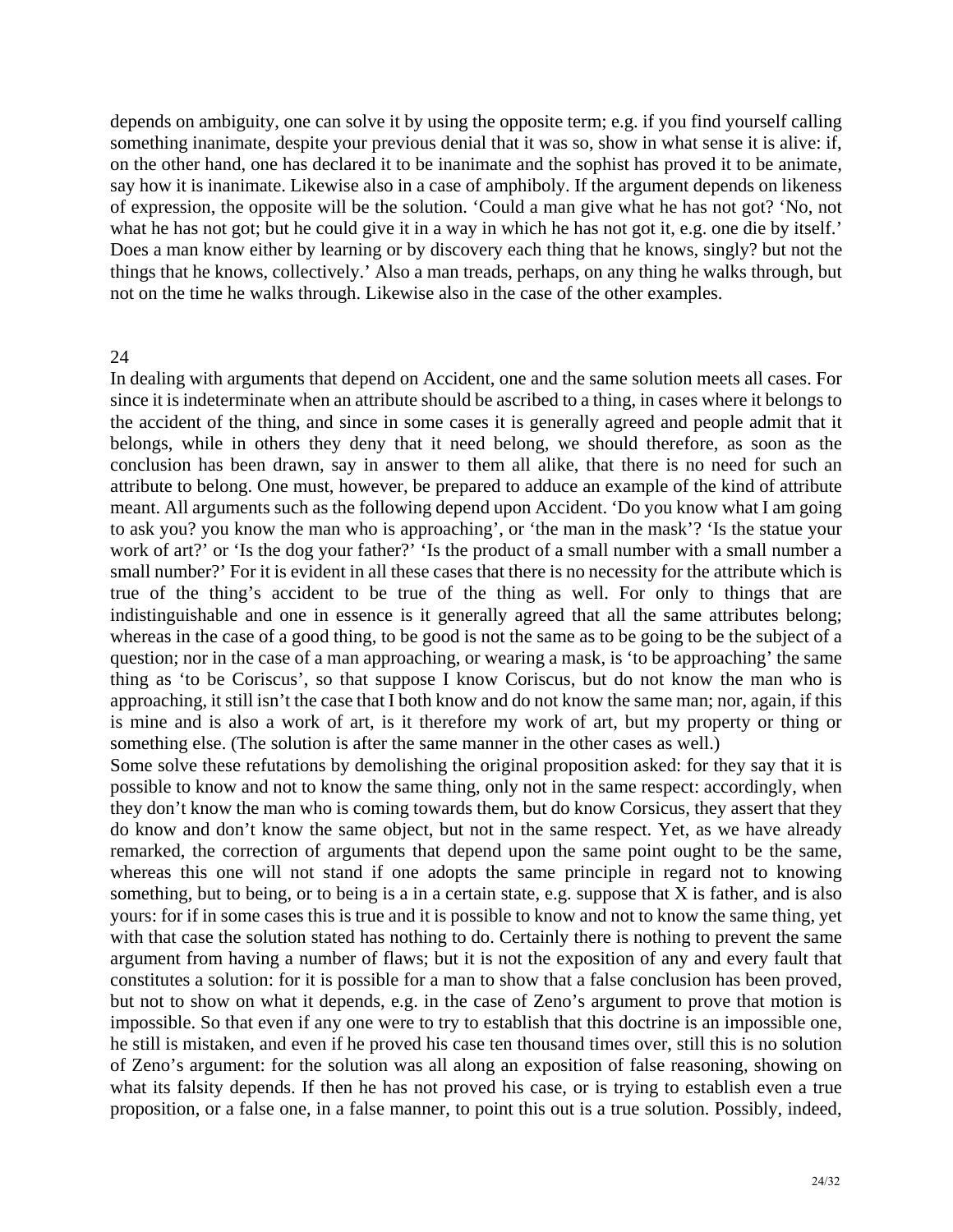the present suggestion may very well apply in some cases: but in these cases, at any rate, not even this would be generally agreed: for he knows both that Coriscus is Coriscus and that the approaching figure is approaching. To know and not to know the same thing is generally thought to be possible, when e.g. one knows that X is white, but does not realize that he is musical: for in that way he does know and not know the same thing, though not in the same respect. But as to the approaching figure and Coriscus he knows both that it is approaching and that he is Coriscus.

A like mistake to that of those whom we have mentioned is that of those who solve the proof that every number is a small number: for if, when the conclusion is not proved, they pass this over and say that a conclusion has been proved and is true, on the ground that every number is both great and small, they make a mistake.

Some people also use the principle of ambiguity to solve the aforesaid reasonings, e.g. the proof that 'X is your father', or 'son', or 'slave'. Yet it is evident that if the appearance a proof depends upon a plurality of meanings, the term, or the expression in question, ought to bear a number of literal senses, whereas no one speaks of A as being 'B's child' in the literal sense, if B is the child's master, but the combination depends upon Accident. 'Is A yours?' 'Yes.' 'And is A a child?' 'Yes.' 'Then the child A is yours,' because he happens to be both yours and a child; but he is not 'your child'.

There is also the proof that 'something «of evils» is good'; for wisdom is a 'knowledge «of evils»'. But the expression that this is 'of so-and-so' ( $=$ 'so-and-so's') has not a number of meanings: it means that it is 'so-and-so's property'. We may suppose of course, on the other hand, that it has a number of meanings – for we also say that man is 'of the animals', though not their property; and also that any term related to 'evils' in a way expressed by a genitive case is on that account a so-and-so 'of evils', though it is not one of the evils – but in that case the apparently different meanings seem to depend on whether the term is used relatively or absolutely. 'Yet it is conceivably possible to find a real ambiguity in the phrase «Something of evils is good».' Perhaps, but not with regard to the phrase in question. It would occur more nearly, suppose that 'A servant is good of the wicked'; though perhaps it is not quite found even there: for a thing may be 'good' and be 'X's' without being at the same time 'X's good'. Nor is the saying that 'Man is of the animals' a phrase with a number of meanings: for a phrase does not become possessed of a number of meanings merely suppose we express it elliptically: for we express 'Give me the Iliad' by quoting half a line of it, e.g. 'Give me «Sing, goddess, of the wrath...»'

25

have happened to it. For it is impossible for contraries and opposites and an affirmative and a particular respect, there is as yet no refutation. This is a feature one has to find in the conclusion by Those arguments which depend upon an expression that is valid of a particular thing, or in a particular respect, or place, or manner, or relation, and not valid absolutely, should be solved by considering the conclusion in relation to its contradictory, to see if any of these things can possibly negative to belong to the same thing absolutely; there is, however, nothing to prevent each from belonging in a particular respect or relation or manner, or to prevent one of them from belonging in a particular respect and the other absolutely. So that if this one belongs absolutely and that one in a examining it in comparison with its contradictory.

All arguments of the following kind have this feature: 'Is it possible for what is-not to be? «No.» But, you see, it is something, despite its not being.' Likewise also, Being will not be; for it will not he some particular form of being. Is it possible for the same man at the same time to be a keeper and a breaker of his oath?' 'Can the same man at the same time both obey and disobey the same man?'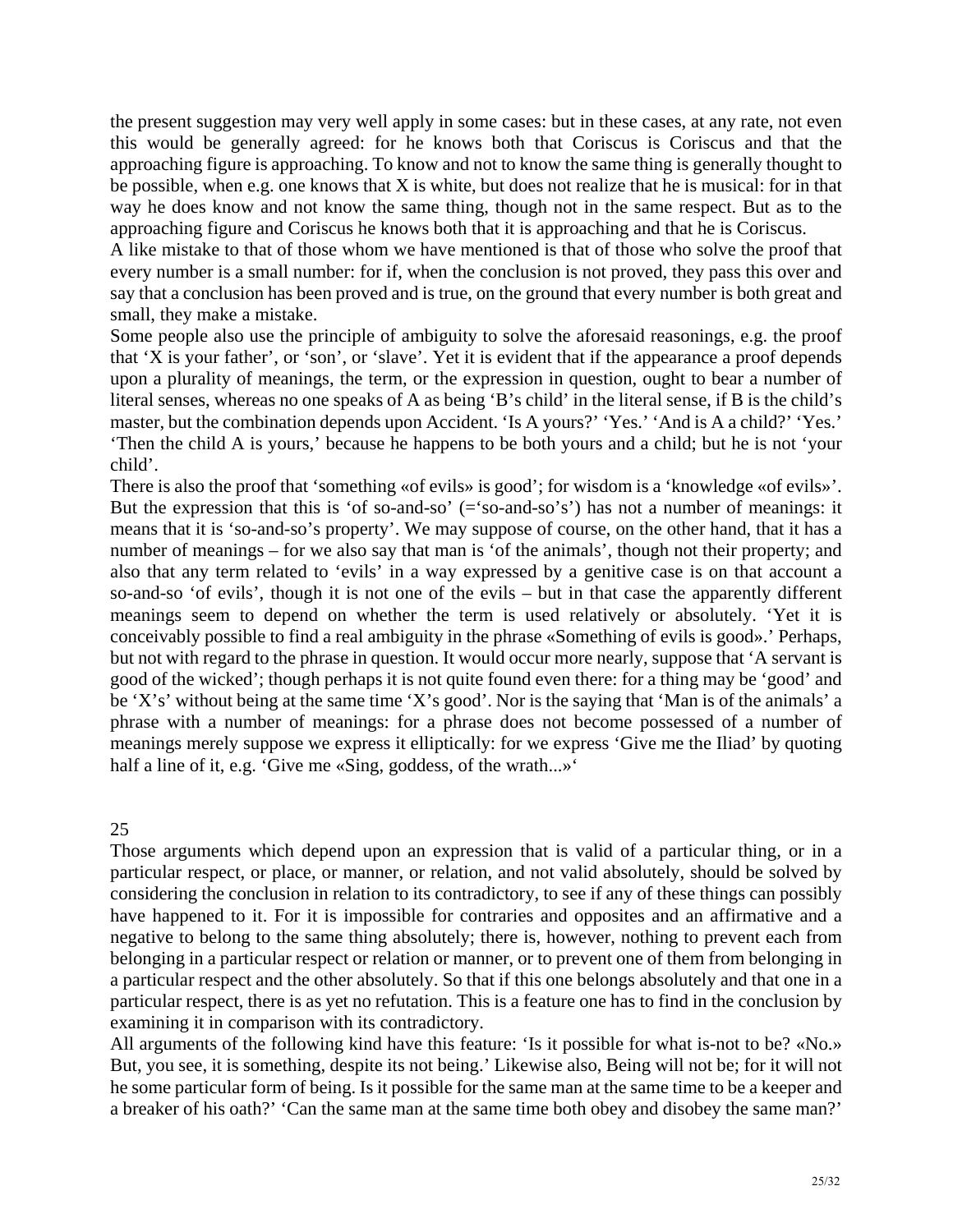Or isn't it the case that being something in particular and Being are not the same? On the other hand, Not-being, even if it be something, need not also have absolute 'being' as well. Nor if a man particular man, and yet not good or here. 'Is that which the prudent man would not wish, an evil?' 'Yes.' 'But to get rid of, he would not wish the good: therefore the good is an evil.' But that is a mistake; for it is not the same thing to say 'The good is an evil' and 'to get rid of the good is an evil'. Likewise also the argument of the thief is mistaken. For it is not the case that if the thief is an suffer a thing unjustly is preferable, unjust ways are not therefore preferable, though in this keeps his oath in this particular instance or in this particular respect, is he bound also to be a keeper of oaths absolutely, but he who swears that he will break his oath, and then breaks it, keeps this particular oath only; he is not a keeper of his oath: nor is the disobedient man 'obedient', though he obeys one particular command. The argument is similar, also, as regards the problem whether the same man can at the same time say what is both false and true: but it appears to be a troublesome question because it is not easy to see in which of the two connexions the word 'absolutely' is to be rendered – with 'true' or with 'false'. There is, however, nothing to prevent it from being false absolutely, though true in some particular respect or relation, i.e. being true in some things, though not 'true' absolutely. Likewise also in cases of some particular relation and place and time. For all arguments of the following kind depend upon this.' Is health, or wealth, a good thing?' 'Yes.' 'But to the fool who does not use it aright it is not a good thing: therefore it is both good and not good.' 'Is health, or political power, a good thing?' 'Yes. «But sometimes it is not particularly good: therefore the same thing is both good and not good to the same man.' Or rather there is nothing to prevent a thing, though good absolutely, being not good to a particular man, or being good to a evil thing, acquiring things is also evil: what he wishes, therefore, is not what is evil but what is good; for to acquire something good is good. Also, disease is an evil thing, but not to get rid of disease. 'Is the just preferable to the unjust, and what takes place justly to what takes place unjustly? 'Yes.' 'But to to be put to death unjustly is preferable.' 'Is it just that each should have his own?' 'Yes.' 'But whatever decisions a man comes to on the strength of his personal opinion, even if it be a false opinion, are valid in law: therefore the same result is both just and unjust.' Also, should one decide in favour of him who says what is unjust?' 'The former.' 'But you see, it is just for the injured party to say fully the things he has suffered; and these are fallacies. For because to particular case the unjust may very well be better than the just. Also, to have one's own is just, while to have what is another's is not just: all the same, the decision in question may very well be a just decision, whatever it be that the opinion of the man who gave the decision supports: for because it is just in this particular case or in this particular manner, it is not also just absolutely. Likewise also, though things are unjust, there is nothing to prevent the speaking of them being just: for because to speak of things is just, there is no necessity that the things should be just, any more than because to speak of things be of use, the things need be of use. Likewise also in the case of what is just. So that it is not the case that because the things spoken of are unjust, the victory goes to him who speaks unjust things: for he speaks of things that are just to speak of, though absolutely, i.e. to suffer, they are unjust.

26

Refutations that depend on the definition of a refutation must, according to the plan sketched above, be met by comparing together the conclusion with its contradictory, and seeing that it shall involve the same attribute in the same respect and relation and manner and time. If this additional question be put at the start, you should not admit that it is impossible for the same thing to be both double and not double, but grant that it is possible, only not in such a way as was agreed to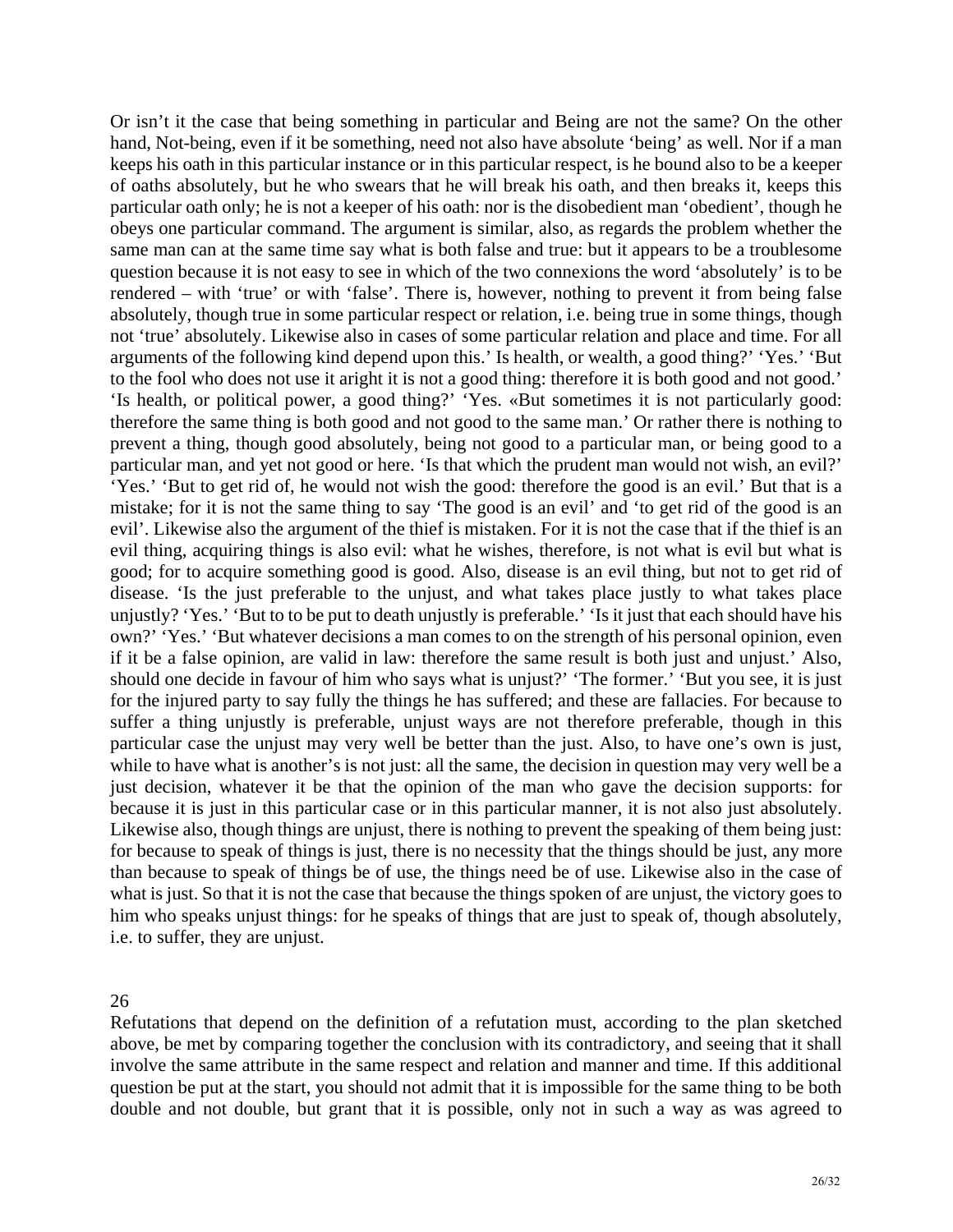constitute a refutation of your case. All the following arguments depend upon a point of that kind. 'Does a man who knows A to be A, know the thing called A?' and in the same way, 'is one who is ignorant that A is A ignorant of the thing called A?' 'Yes.' 'But one who knows that Coriscus is Coriscus might be ignorant of the fact that he is musical, so that he both knows and is ignorant of the same thing.' Is a thing four cubits long greater than a thing three cubits long?' 'Yes.' 'But a thing might grow from three to four cubits in length; 'now what is 'greater' is greater than a 'less': accordingly the thing in question will be both greater and less than itself in the same respect.

# 27

As to refutations that depend on begging and assuming the original point to be proved, suppose the nature of the question to be obvious, one should not grant it, even though it be a view generally held, but should tell him the truth. Suppose, however, that it escapes one, then, thanks to the badness of arguments of that kind, one should make one's error recoil upon the questioner, and say that he has brought no argument: for a refutation must be proved independently of the original point. Secondly, one should say that the point was granted under the impression that he intended not to use it as a premiss, but to reason against it, in the opposite way from that adopted in refutations on side issues.

# 28

Also, those refutations that bring one to their conclusion through the consequent you should show up in the course of the argument itself. The mode in which consequences follow is twofold. For the argument either is that as the universal follows on its particular – as (e.g.) 'animal' follows from 'man' – so does the particular on its universal: for the claim is made that if A is always found with B, then B also is always found with A. Or else it proceeds by way of the opposites of the terms involved: for if A follows B, it is claimed that A's opposite will follow B's opposite. On this latter claim the argument of Melissus also depends: for he claims that because that which has come to be has a beginning, that which has not come to be has none, so that if the heaven has not come to be, it is also eternal. But that is not so; for the sequence is vice versa.

# 29

In the case of any refutations whose reasoning depends on some addition, look and see if upon its subtraction the absurdity follows none the less: and then if so, the answerer should point this out, and say that he granted the addition not because he really thought it, but for the sake of the argument, whereas the questioner has not used it for the purpose of his argument at all.

# 30

To meet those refutations which make several questions into one, one should draw a distinction between them straight away at the start. For a question must be single to which there is a single nswer, so that one must not affirm or deny several things of one thing, nor one thing of many, but a one of one. But just as in the case of ambiguous terms, an attribute belongs to a term sometimes in both its senses, and sometimes in neither, so that a simple answer does one, as it happens, no harm despite the fact that the question is not simple, so it is in these cases of double questions too. Whenever, then, the several attributes belong to the one subject, or the one to the many, the man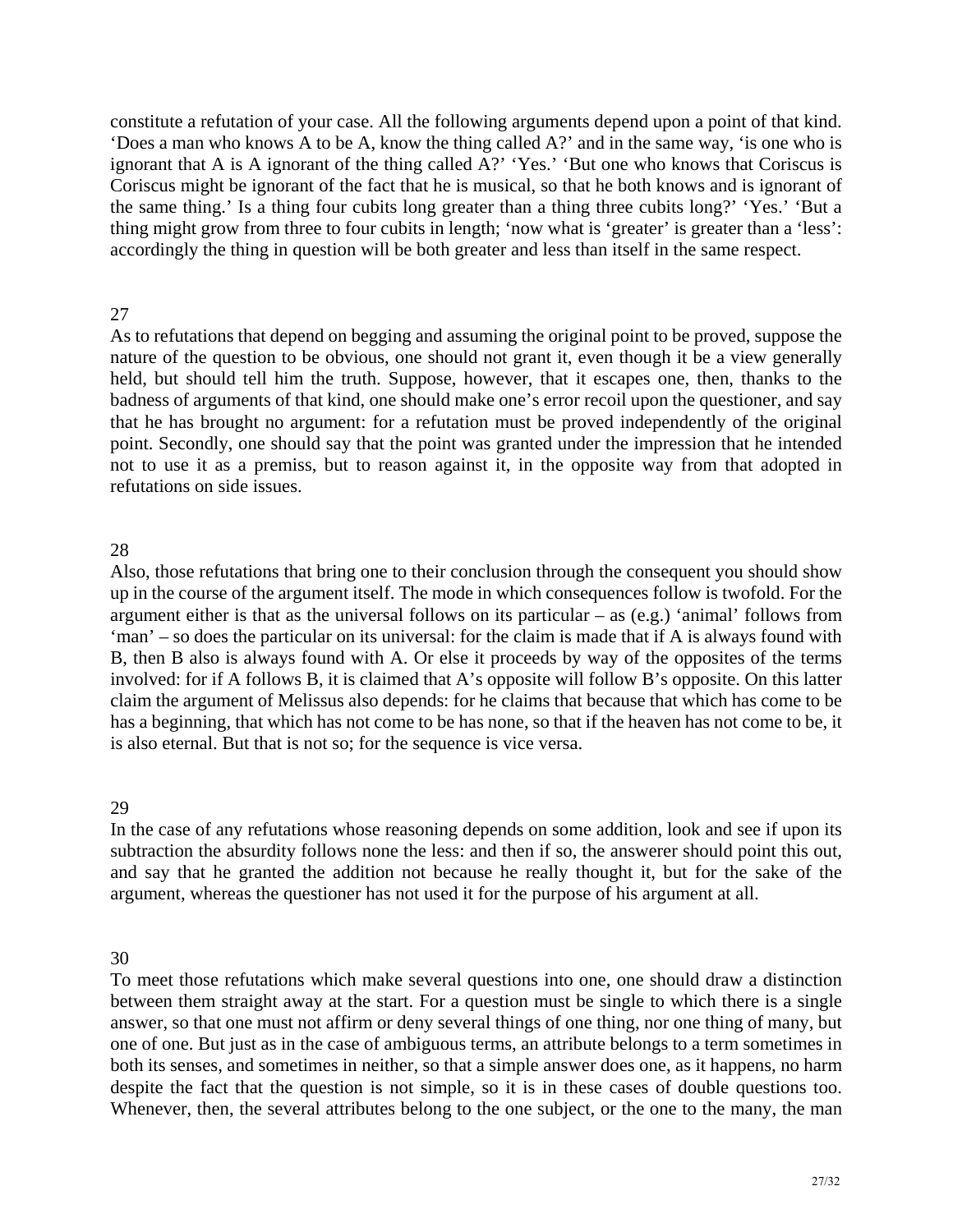who gives a simple answer encounters no obstacle even though he has committed this mistake: but whenever an attribute belongs to one subject but not to the other, or there is a question of a number of attributes belonging to a number of subjects and in one sense both belong to both, while in another sense, again, they do not, then there is trouble, so that one must beware of this. Thus (e.g.) in the following arguments: Supposing to be good and B evil, you will, if you give a single answer about both, be compelled to say that it is true to call these good, and that it is true to call them evil and likewise to call them neither good nor evil (for each of them has not each character), so that the same thing will be both good and evil and neither good nor evil. Also, since everything is the same as itself and different from anything else, inasmuch as the man who answers double questions simply can be made to say that several things are 'the same' not as other things but 'as themselves', and also that they are different from themselves, it follows that the same things must be both the same as and different from themselves. Moreover, if what is good becomes evil while what is evil is good, then they must both become two. So of two unequal things each being equal to itself, it will follow that they are both equal and unequal to themselves.

occur, except verbally: and this is not what we meant by a refutation. But it is clear that if there be not put a single question on a number of points, but the answerer has affirmed or denied one attribute only of one subject only, the absurdity will not come to pass. Now these refutations fall into the province of other solutions as well: for 'both' and 'all' have more than one meaning, so that the resulting affirmation and denial of the same thing does not

#### 31

one must not grant that predications of relative terms have any meaning in abstraction by themselves, e.g. that 'double' is a significant term apart from the whole phrase 'double of half' merely on the ground that it figures in it. For ten figures in 'ten minus one' and in 'not do', and generally the affirmation in the negation; but for all that, suppose any one were to say, 'This is not With regard to those who draw one into repeating the same thing a number of times, it is clear that white', he does not say that it is white. The bare word 'double', one may perhaps say, has not even any meaning at all, any more than has 'the' in 'the half': and even if it has a meaning, yet it has not the same meaning as in the combination. Nor is 'knowledge' the same thing in a specific branch of it (suppose it, e.g. to be 'medical knowledge') as it is in general: for in general it was the 'knowledge of the knowable'. In the case of terms that are predicated of the terms through which they are defined, you should say the same thing, that the term defined is not the same in abstraction as it is in the whole phrase. For 'concave' has a general meaning which is the same in the case of a snub nose, and of a bandy leg, but when added to either substantive nothing prevents it from differentiating its meaning; in fact it bears one sense as applied to the nose, and another as applied to the leg: for in the former connexion it means 'snub' and in the latter 'bandyshaped'; i.e. it makes no difference whether you say 'a snub nose' or 'a concave nose'. Moreover, the expression must not be granted in the nominative case: for it is a falsehood. For snubness is not a concave nose but something (e.g. an affection) belonging to a nose: hence, there is no absurdity in supposing that the snub nose is a nose possessing the concavity that belongs to a nose.

#### 32

With regard to solecisms, we have previously said what it is that appears to bring them about; the method of their solution will be clear in the course of the arguments themselves. Solecism is the result aimed at in all arguments of the following kind: 'Is a thing truly that which you truly call it?'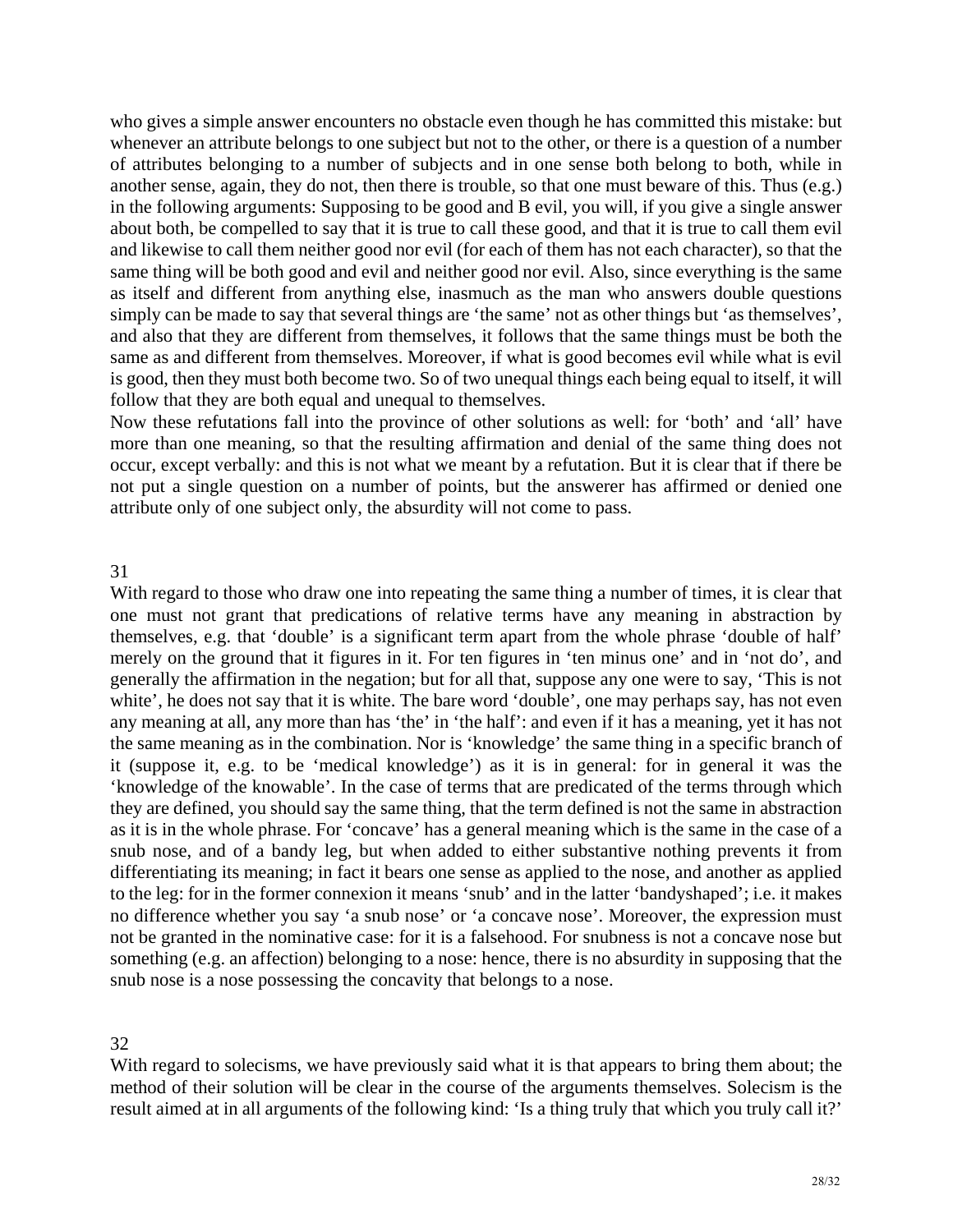'Yes'. 'But, speaking of a stone, you call him real: therefore of a stone it follows that «him is real».' No: rather, talking of a stone means not saying which' but 'whom', and not 'that' but 'him'. If, speaking of a stick, you call it real: therefore, of a stick it follows that it is real.' 'Stone', however, and 'he' have masculine designations. Now suppose some one were to ask, 'Can «he» be a «she» (a female)?', and then again, 'Well, but is not he Coriscus?' and then were to say, 'Then he is a «she»,' he has not proved the solecism, even if the name 'Coriscus' does signify a 'she', if, on the then, any one were to ask, 'Is a stone him whom you truly call him?' he would be generally thought not to be speaking good Greek, any more than if he were to ask, 'Is he what you call her?' Speak in this way of a 'stick' or any neuter word, and the difference does not break out. For this reason, also, no solecism is incurred, suppose any one asks, 'Is a thing what you say it to be?' 'Yes'. 'But, other hand, the answerer does not grant this: this point must be put as an additional question: while if neither is it the fact nor does he grant it, then the sophist has not proved his case either in fact or as against the person he has been questioning. In like manner, then, in the above instance as well it must be definitely put that 'he' means the stone. If, however, this neither is so nor is granted, the conclusion must not be stated: though it follows apparently, because the case (the accusative), that is really unlike, appears to be like the nominative. 'Is it true to say that this object is what you call it by name?' 'Yes'. 'But you call it by the name of a shield: this object therefore is «of a shield».' No: not necessarily, because the meaning of 'this object' is not 'of a shield' but 'a shield': 'of a shield' would be the meaning of 'this object's'. Nor again if 'He is what you call him by name', while 'the name you call him by is Cleon's', is he therefore 'Cleon's': for he is not 'Cleon's', for what was said was that 'He, not his, is what I call him by name'. For the question, if put in the latter way, would not even be Greek. 'Do you know this?' 'Yes.' 'But this is he: therefore you know he'. No: rather 'this' has not the same meaning in 'Do you know this?' as in 'This is a stone'; in the first it stands for an accusative, in the second for a nominative case. 'When you have understanding of anything, do you understand it?' 'Yes.' 'But you have understanding of a stone: therefore you understand of a stone.' No: the one phrase is in the genitive, 'of a stone', while the other is in the accusative, 'a stone': and what was granted was that 'you understand that, not of that, of which you have understanding', so that you understand not 'of a stone', but 'the stone'.

Thus that arguments of this kind do not prove solecism but merely appear to do so, and both why they so appear and how you should meet them, is clear from what has been said.

# 33

We must also observe that of all the arguments aforesaid it is easier with some to see why and where the reasoning leads the hearer astray, while with others it is more difficult, though often they are the same arguments as the former. For we must call an argument the same if it depends upon the same point; but the same argument is apt to be thought by some to depend on diction, by others on accident, and by others on something else, because each of them, when worked with different terms, is not so clear as it was. Accordingly, just as in fallacies that depend on ambiguity, which are generally thought to be the silliest form of fallacy, some are clear even to the man in the street (for humorous phrases nearly all depend on diction; e.g. 'The man got the cart down from the stand'; and 'Where are you bound?' 'To the yard arm'; and 'Which cow will calve afore?' 'Neither, but both behind;' and 'Is the North wind clear?' 'No, indeed; for it has murdered the beggar and the merchant.» Is he a Good enough-King?' 'No, indeed; a Rob-son': and so with the great majority of the rest as well), while others appear to elude the most expert (and it is a symptom of this that they often fight about their terms, e.g. whether the meaning of 'Being' and 'One' is the same in all their applications or different; for some think that 'Being' and 'One' mean the same; while others solve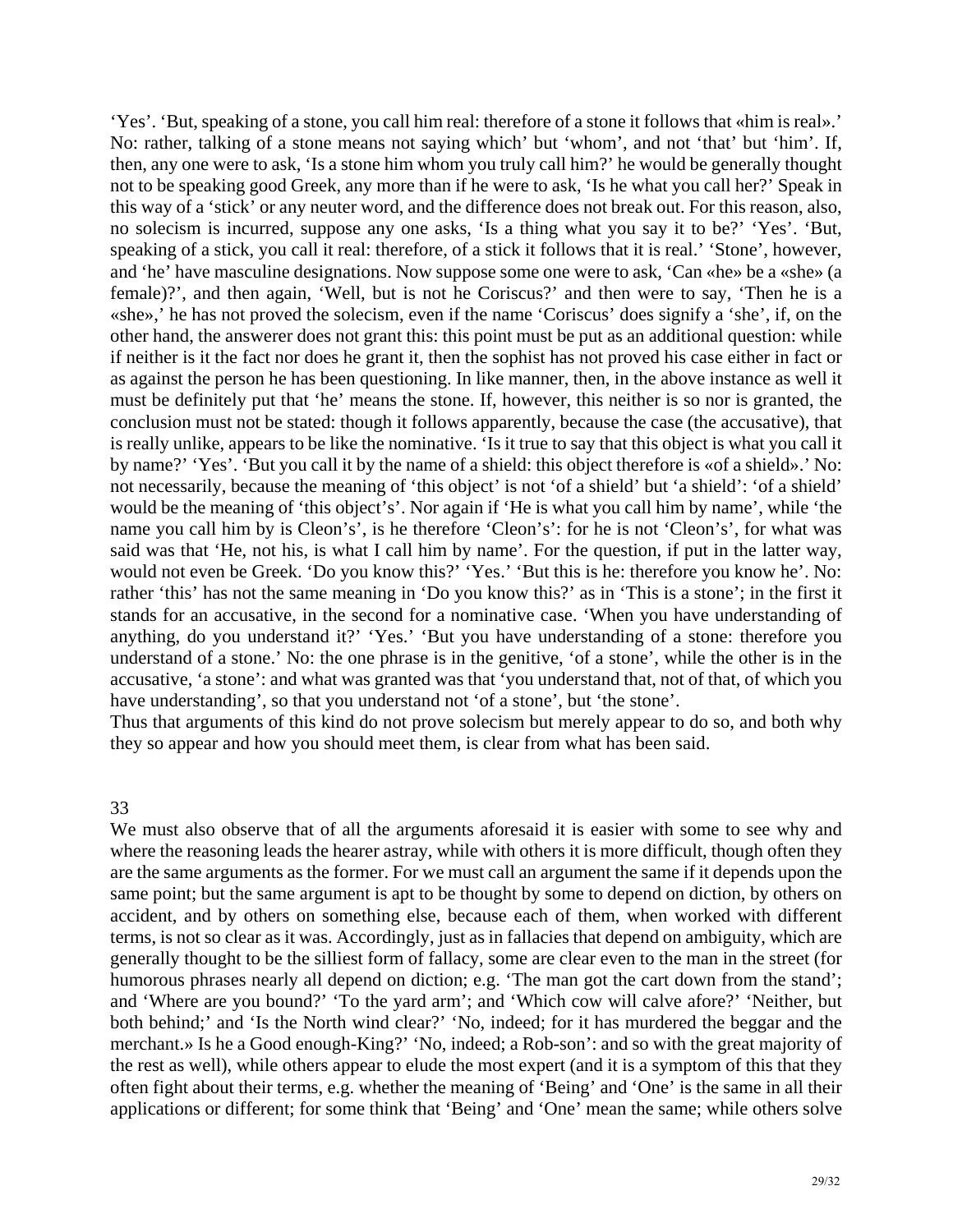the argument of Zeno and Parmenides by asserting that 'One' and 'Being' are used in a number of senses), likewise also as regards fallacies of Accident and each of the other types, some of the arguments will be easier to see while others are more difficult; also to grasp to which class a fallacy belongs, and whether it is a refutation or not a refutation, is not equally easy in all cases.

An incisive argument is one which produces the greatest perplexity: for this is the one with the sharpest fang. Now perplexity is twofold, one which occurs in reasoned arguments, respecting which of the propositions asked one is to demolish, and the other in contentious arguments, respecting the manner in which one is to assent to what is propounded. Therefore it is in syllogistic arguments that the more incisive ones produce the keenest heart-searching. Now a syllogistic argument is most incisive if from premisses that are as generally accepted as possible it demolishes a conclusion that is accepted as generally as possible. For the one argument, if the contradictory is changed about, makes all the resulting syllogisms alike in character: for always from premisses that are generally accepted it will prove a conclusion, negative or positive as the case may be, that is just as generally accepted; and therefore one is bound to feel perplexed. An argument, then, of this kind is the most incisive, viz. the one that puts its conclusion on all fours with the propositions asked; and second comes the one that argues from premisses, all of which are equally convincing: for this will produce an equal perplexity as to what kind of premiss, of those asked, one should demolish. Of contentious arguments, on the other hand, the most incisive is the one which, in the first place, is haracterized by an initial uncertainty whether it has been properly reasoned or not; and also c whether the solution depends on a false premiss or on the drawing of a distinction; while, of the rest, the second place is held by that whose solution clearly depends upon a distinction or a Herein is a difficulty: for one must demolish something, but what one must demolish is uncertain. demolition, and yet it does not reveal clearly which it is of the premisses asked, whose demolition, or the drawing of a distinction within it, will bring the solution about, but even leaves it vague whether it is on the conclusion or on one of the premisses that the deception depends.

Now sometimes an argument which has not been properly reasoned is silly, supposing the assumptions required to be extremely contrary to the general view or false; but sometimes it ought not to be held in contempt. For whenever some question is left out, of the kind that concerns both the subject and the nerve of the argument, the reasoning that has both failed to secure this as well, and also failed to reason properly, is silly; but when what is omitted is some extraneous question, then it is by no means to be lightly despised, but the argument is quite respectable, though the questioner has not put his questions well.

Just as it is possible to bring a solution sometimes against the argument, at others against the questioner and his mode of questioning, and at others against neither of these, likewise also it is possible to marshal one's questions and reasoning both against the thesis, and against the answerer and against the time, whenever the solution requires a longer time to examine than the period available.

# 34

As to the number, then, and kind of sources whence fallacies arise in discussion, and how we are to show that our opponent is committing a fallacy and make him utter paradoxes; moreover, by the use of what materials solescism is brought about, and how to question and what is the way to arrange the questions; moreover, as to the question what use is served by all arguments of this kind, and concerning the answerer's part, both as a whole in general, and in particular how to solve arguments and solecisms – on all these things let the foregoing discussion suffice. It remains to recall our original proposal and to bring our discussion to a close with a few words upon it.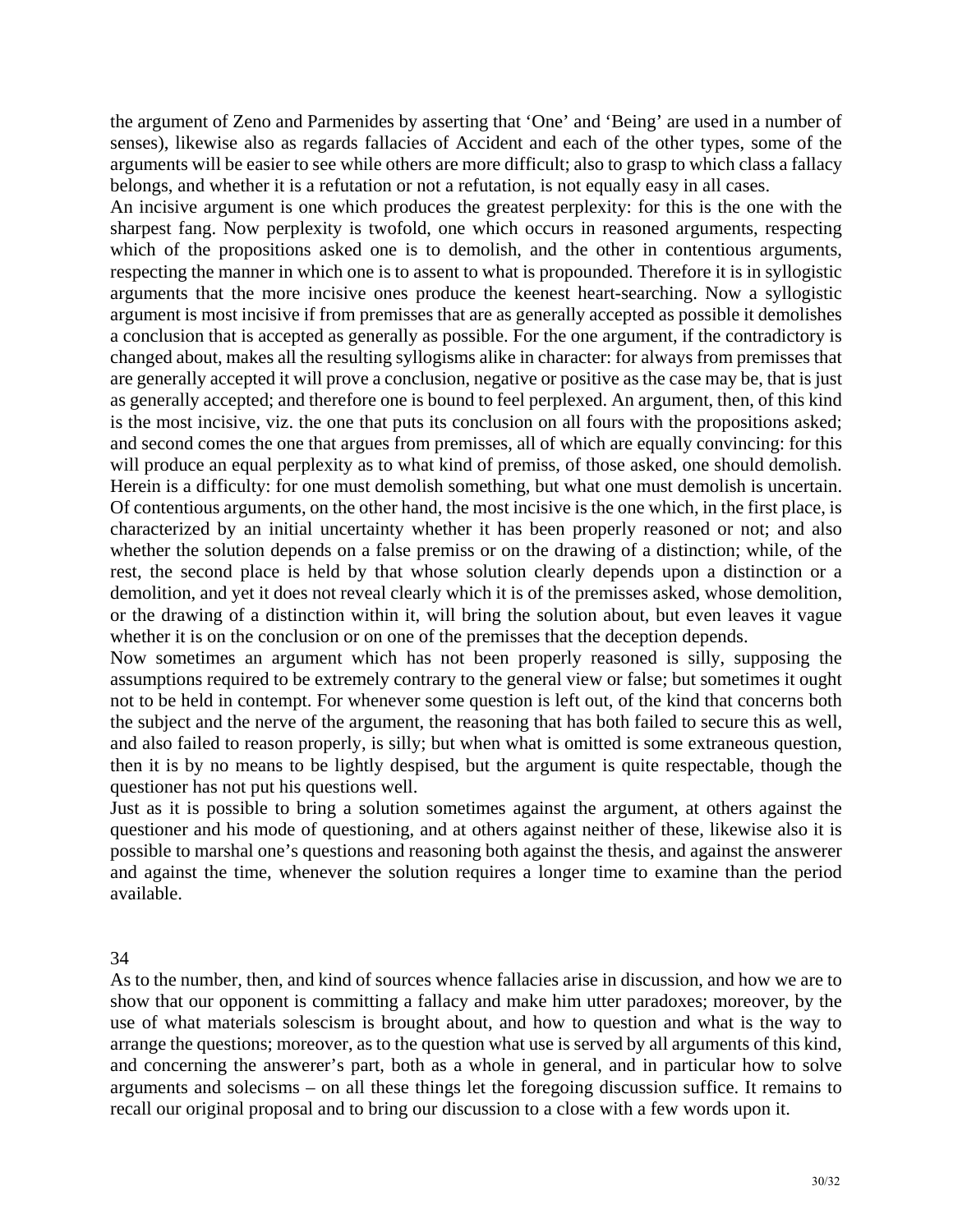Our programme was, then, to discover some faculty of reasoning about any theme put before us from the most generally accepted premisses that there are. For that is the essential task of the art of discussion (dialectic) and of examination (peirastic). Inasmuch, however, as it is annexed to it, on account of the near presence of the art of sophistry (sophistic), not only to be able to conduct an examination dialectically but also with a show of knowledge, we therefore proposed for our treatise not only the aforesaid aim of being able to exact an account of any view, but also the aim of ensuring that in standing up to an argument we shall defend our thesis in the same manner by means of views as generally held as possible. The reason of this we have explained; for this, too, was why Socrates used to ask questions and not to answer them; for he used to confess that he did not know. We have made clear, in the course of what precedes, the number both of the points with reference to which, and of the materials from which, this will be accomplished, and also from what sources we can become well supplied with these: we have shown, moreover, how to question or arrange the questioning as a whole, and the problems concerning the answers and solutions to be used against the reasonings of the questioner. We have also cleared up the problems concerning all other matters that belong to the same inquiry into arguments. In addition to this we have been through the subject of Fallacies, as we have already stated above.

difficult; for in proportion as it is most potent in its influence, so it is smallest in its compass and a long succession of men who have advanced them bit by bit, and so have developed them to their present form, Tisias coming next after the first founders, then Thrasymachus after Tisias, and Theodorus next to him, while several people have made their several contributions to it: and therefore it is not to be wondered at that the art has attained considerable dimensions. Of this impart a form of knowledge to obviate any pain in the feet, were then not to teach a man the art of That our programme, then, has been adequately completed is clear. But we must not omit to notice what has happened in regard to this inquiry. For in the case of all discoveries the results of previous labours that have been handed down from others have been advanced bit by bit by those who have taken them on, whereas the original discoveries generally make advance that is small at first though much more useful than the development which later springs out of them. For it may be that in everything, as the saying is, 'the first start is the main part': and for this reason also it is the most therefore most difficult to see: whereas when this is once discovered, it is easier to add and develop the remainder in connexion with it. This is in fact what has happened in regard to rhetorical speeches and to practically all the other arts: for those who discovered the beginnings of them advanced them in all only a little way, whereas the celebrities of to-day are the heirs (so to speak) of inquiry, on the other hand, it was not the case that part of the work had been thoroughly done before, while part had not. Nothing existed at all. For the training given by the paid professors of contentious arguments was like the treatment of the matter by Gorgias. For they used to hand out speeches to be learned by heart, some rhetorical, others in the form of question and answer, each side supposing that their arguments on either side generally fall among them. And therefore the teaching they gave their pupils was ready but rough. For they used to suppose that they trained people by imparting to them not the art but its products, as though any one professing that he would shoe-making or the sources whence he can acquire anything of the kind, but were to present him with several kinds of shoes of all sorts: for he has helped him to meet his need, but has not imparted an art to him. Moreover, on the subject of Rhetoric there exists much that has been said long ago, whereas on the subject of reasoning we had nothing else of an earlier date to speak of at all, but were kept at work for a long time in experimental researches. If, then, it seems to you after inspection that, such being the situation as it existed at the start, our investigation is in a satisfactory condition compared with the other inquiries that have been developed by tradition, there must